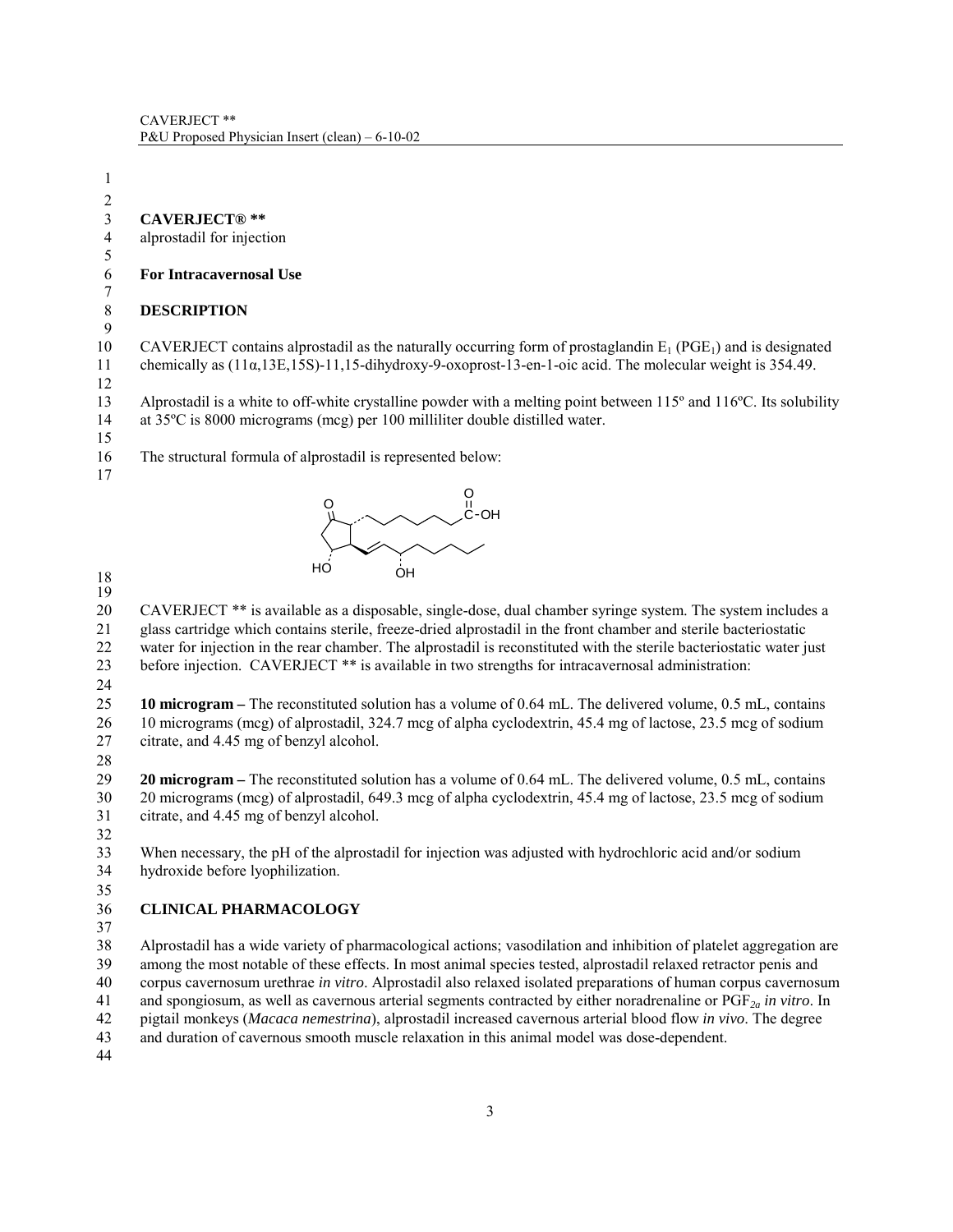#### CAVERJECT \*\* P&U Proposed Physician Insert (clean) – 6-10-02

 Alprostadil induces erection by relaxation of trabecular smooth muscle and by dilation of cavernosal arteries. This leads to expansion of lacunar spaces and entrapment of blood by compressing the venules against the tunica albuginea, a process referred to as the corporal veno-occlusive mechanism. **Pharmacokinetics**

 **Absorption**: For the treatment of erectile dysfunction, alprostadil is administered by injection into the corpora cavernosa. The absolute bioavailability of alprostadil has not been determined.

 **Distribution**: Following intracavernosal injection of 20 mcg alprostadil, mean peripheral plasma concentrations of alprostadil at 30 and 60 minutes after injection (89 and 102 picograms/mL, respectively) were not significantly greater than baseline levels of endogenous alprostadil (96 picograms/mL). Plasma levels of alprostadil were measured using a radioimmunoassay method. Alprostadil is bound in plasma primarily to albumin (81% bound) and to a lesser extent Ι-globulin IV-4 fraction (55% bound). No significant binding to erythrocytes or white blood cells was observed.

 **Metabolism**: Alprostadil is rapidly converted to compounds which are further metabolized prior to excretion. Following intravenous administration, approximately 80% of circulating alprostadil is metabolized in one pass through the lungs, primarily by beta- and omega-oxidation. Hence, any alprostadil entering the systemic circulation following intracavernosal injection is very rapidly metabolized. Following intracavernosal injection

of 20 mcg alprostadil, peripheral levels of the major circulating metabolite, 13,14-dihydro-15-oxo-PGE1,

increased to reach a peak 30 minutes after injection and returned to pre-dose levels by 60 minutes after injection.

 **Excretion**: The metabolites of alprostadil are excreted primarily by the kidney, with almost 90% of an administered intravenous dose excreted in urine within 24 hours post-dose. The remainder of the dose is excreted in the feces. There is no evidence of tissue retention of alprostadil or its metabolites following intravenous administration.

# **Pharmacokinetics in Special Populations**

 **Geriatric**: The potential effect of age on the pharmacokinetics of alprostadil has not been formally evaluated. In 76 patients with acute respiratory distress syndrome (ARDS), the mean ( $\pm$  SD) pulmonary extraction of alprostadil was 72%  $\pm$  15% in 11 elderly patients aged 65 years or older (mean, 71  $\pm$  6 years) and 65%  $\pm$  20% i was 72%  $\pm$  15% in 11 elderly patients aged 65 years or older (mean, 71  $\pm$  6 years) and 65%  $\pm$  20% in 6 young 78 patients aged 35 years or younger (mean,  $28 \pm 5$  years).

 **Pediatric**: Alprostadil plasma concentrations were measured in 10 neonates (gestational age of 34 weeks in 2 infants and 38 to 40 weeks in 8 infants) receiving steady-state intravenous infusions of alprostadil to treat underlying cardiac malformations. Infusion rates of alprostadil ranged from 5 to 50 (median, 45) nanograms/kilogram/minute, resulting in alprostadil plasma concentrations ranging between 22 and 530

(median, 56) picograms/mL. The wide range of alprostadil plasma concentrations in neonates reflects high

- variability in individual clearances of alprostadil in this patient population.
- 

 **Gender**: The potential influence of gender on the pharmacokinetics of alprostadil has not been formally studied in healthy subjects. Two studies determined the pulmonary extraction of alprostadil following intravascular 89 administration in 23 patients with ARDS. The mean  $(\pm SD)$  pulmonary extraction was 66%  $\pm 20\%$  in 17 male 90 patients and  $69\% \pm 18\%$  in 6 female patients, suggesting that the pharmacokinetics of alprostadil are not influenced by gender.

**Race**: The potential influence of race in the pharmacokinetics of alprostadil has not been formally evaluated.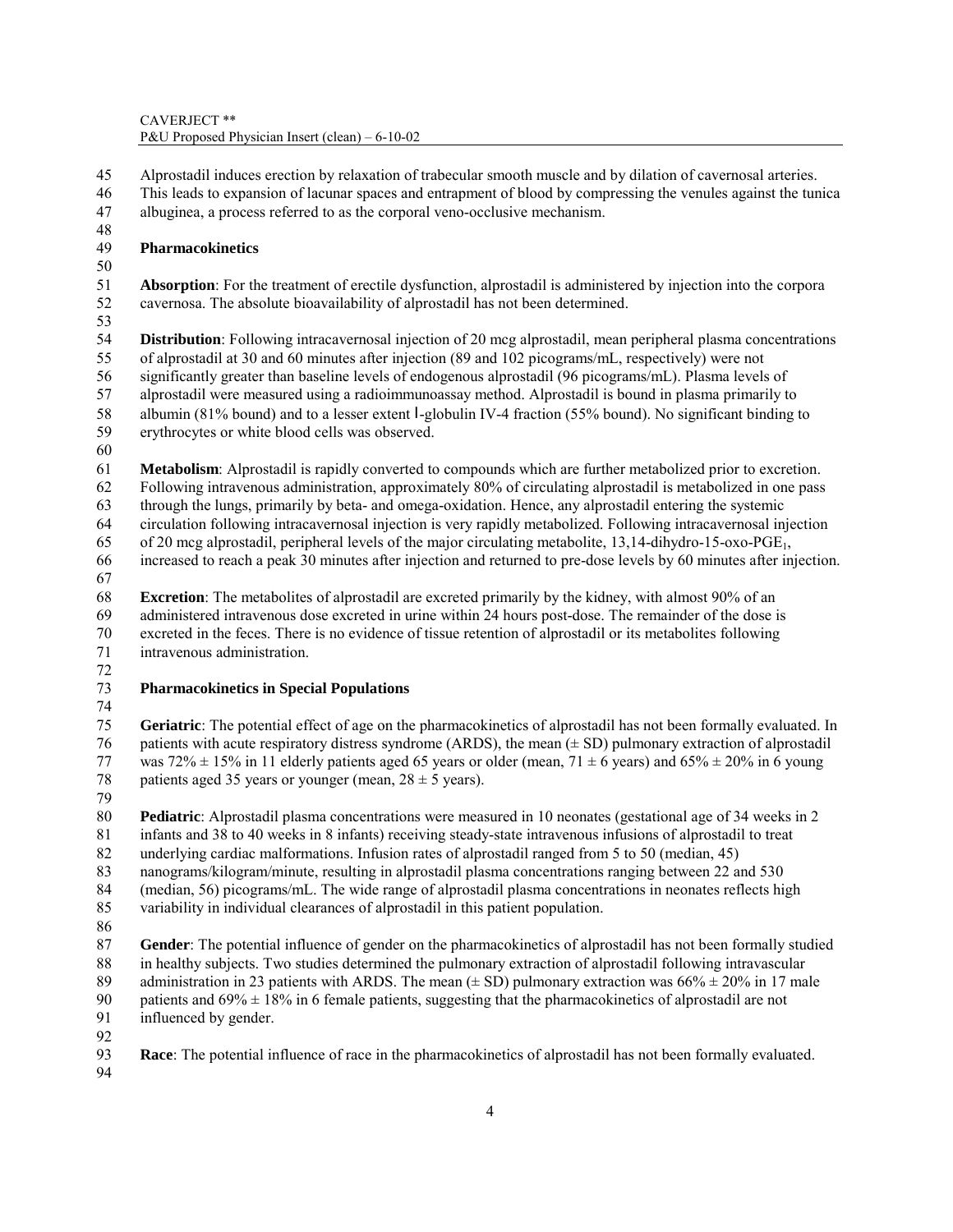**Renal and Hepatic Insufficiency**: The pharmacokinetics of alprostadil have not been formally studied in patients with renal or hepatic insufficiency. **Pulmonary Disease**: The pulmonary extraction of alprostadil following intravascular administration was 99 reduced by 15% (66  $\pm$  3.2% vs 78  $\pm$  2.4%) in patients with ARDS compared with a control group of patients with normal respiratory function who were undergoing cardiopulmonary bypass surgery. Pulmonary clearance was found to vary as a function of cardiac output and pulmonary intrinsic clearance in a group of 14 patients with ARDS or at risk of developing ARDS following trauma or sepsis. In this study, the extraction efficiency of alprostadil ranged from subnormal (11%) to normal (90%), with an overall mean of 67%. **Drug-Drug Interactions:** The potential for pharmacokinetic drug-drug interactions between alprostadil and other agents has not been formally studied. **CLINICAL STUDIES** The safety and efficacy of CAVERJECT Sterile Powder was investigated in men with a diagnosis of erectile dysfunction due to psychogenic, vasculogenic, neurogenic, and/or mixed etiology in two well-controlled studies (Study 1 and Study 2) and in one 6-month open-label study (Study 3). Study 1: One hundred fifty-three men with a mean age of 53 years (range 23-69 years) were enrolled. The study had three phases: a 2.5 week double-blind, in-office randomized crossover phase in which each man received placebo or 2.5 mcg, 5 mcg, 7.5 mcg, or 10 mcg of CAVERJECT Sterile Powder; a 2 week open-label, in-office dose-titration phase to identify the optimum home-use dose (the latter dose was defined as a dose inducing an erection sufficient for penetration and lasting ≤ 60 minutes); and a 4-week open-label, self-injection phase. In the double-blind phase, each dose of CAVERJECT was significantly more effective than placebo by clinical 120 evaluation ("full penile rigidity") and by RigiScan criteria ( $\geq 70\%$  rigidity for at least 10 minutes); there was no response to placebo. The percentage of responders increased with increasing doses of CAVERJECT. The

 overall response in the dose-ranging phases was 76% (117/153) by clinical evaluation and 51% (78/152) by RigiScan criteria. The optimum dose for self-injection ranged from 1.25 to 65 mcg (median 20 mcg). Seventy- three percent of the injections in 102 men who self-injected CAVERJECT resulted in satisfactory intercourse. Seventy-five percent of the patients remained on the dose identified during the dose-ranging phase; 17% and 8% 126 of the patients slightly decreased or increased the dose, respectively. The mean duration of erection per injection was 70.8 minutes. injection was 70.8 minutes.

 Study 2: Two hundred ninety-six men with a mean age of 53.8 years (range 21-74 years) were enrolled in this parallel-design, double-blind study. The men were randomly assigned to one of five groups and received either a single dose of placebo, 2.5 mcg, 5 mcg, 10 mcg, or 20 mcg of CAVERJECT Sterile Powder. No patient responded to placebo. The differences in the response rates in both the clinical and the RigiScan evaluations between each of the doses of CAVERJECT and placebo were statistically significant. There was also a statistically significant dose-response relationship with higher clinical response rates and higher RigiScan response rates with increasing doses of CAVERJECT (with exception of the 10-mcg dose). The mean duration of erection after injection ranged from 12 minutes after the 2.5-mcg dose to 44 minutes after the 20-mcg dose

- and the relationship was linear (*p* = .025, linear regression analysis).
- 
- Study 3: The safety and efficacy of CAVERJECT Sterile Powder was evaluated in a 6-month, open-
- label study in 683 men with a mean age of 58 years (range 20-79 years). The optimum dose of
- CAVERJECT was established by titration in 89% of men (606/683). Four hundred seventy-one men
- (69%) completed the 6-month study. At the start of the study, the mean dose was 17.7 mcg of
- CAVERJECT and at the end of the study it was 20.7 mg. Eighty-seven percent of the 13,762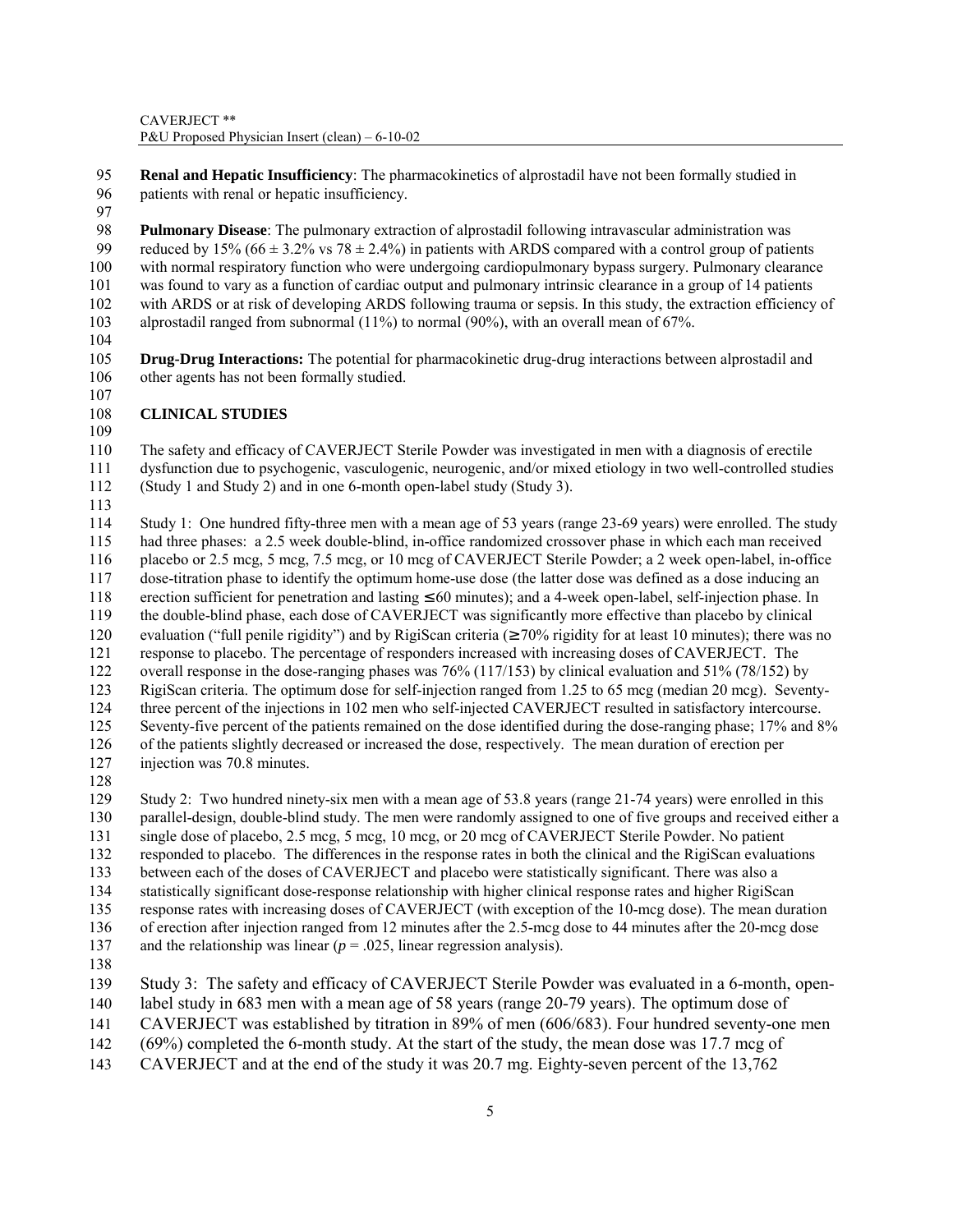injections of CAVERJECT, administered by self-injection by the men in the study, resulted in satisfactory sexual activity. The mean duration of erection was 67.5 minutes. The formulation of alprostadil contained in CAVERJECT \*\* includes the inactive excipient alpha cyclodextrin. This formulation was compared with CAVERJECT Sterile Powder in 87 men in a single-blind, crossover study designed to evaluate efficacy and safety. The doses used by the patients in the study ranged from 2.5 mcg to 20 mcg and were the same for both formulations. The efficacy of the two formulations was shown to be comparable, as assessed by the 30-point erectile function (EF) domain score from the International Index of Erectile Function (IIEF) and by a physician-assessment score for erectile response. The mean EF domain scores 153 for CAVERJECT Sterile Powder and the formulation contained in CAVERJECT \*\* were 26.6 (SD=5.3) and 27.6 (SD=3.8), respectively. The mean physician's assessment scores for CAVERJECT Sterile Powder and the 155 formulation contained in CAVERJECT \*\* were 2.6 (SD=0.6) and 2.7 (SD=0.5), respectively, based on a scale of 0 (no tumescence) to 3 (full rigidity). **INDICATION AND USAGE** CAVERJECT (CAVERJECT \*\*, CAVERJECT Sterile Powder, and CAVERJECT Injection) is indicated for the treatment of erectile dysfunction due to neurogenic, vasculogenic, psychogenic, or mixed etiology. 

 Intracavernosal CAVERJECT is also indicated as an adjunct to other diagnostic tests in the diagnosis of erectile dysfunction.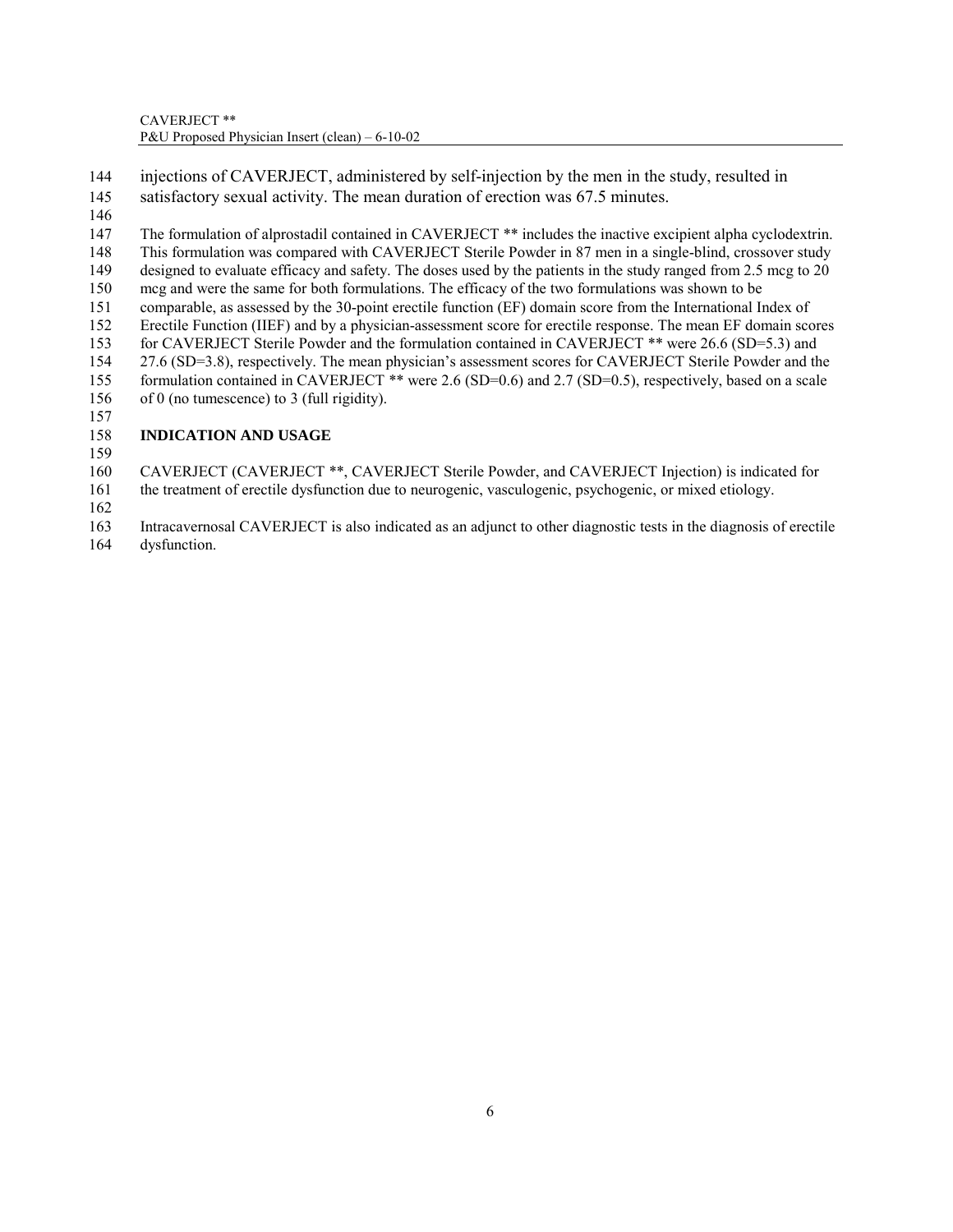# **CONTRAINDICATIONS**

 CAVERJECT should not be used in patients who have a known hypersensitivity to the drug, in patients who have conditions that might predispose them to priapism, such as sickle cell anemia or trait, multiple myeloma, or leukemia, or in patients with anatomical deformation of the penis, such as angulation, cavernosal fibrosis, or Peyronie's disease. Patients with penile implants should not be treated with CAVERJECT.

# 

- CAVERJECT is intended for use in adult men only.
- CAVERJECT is not indicated for use in children or newborns.
- CAVERJECT should not be used in men for whom sexual activity is inadvisable or contraindicated.

#### **WARNINGS**

 Prolonged erection defined as erection lasting > 4 to < 6 hours in duration occurred in 4% of 1,861 patients treated up to 18 months in studies of CAVERJECT Sterile Powder. The incidence of priapism (erections lasting > 6 hours in duration) was 0.4% with the same length of use. Pharmacologic intervention and/or aspiration of blood from the corpora cavernosum was performed in 2 of the 7 patients with priapism. To minimize the chances of prolonged erection or priapism, CAVERJECT should be titrated slowly to the lowest effective dose (see DOSAGE AND ADMINISTRATION). The patient must be instructed to immediately report to his prescribing physician, or, if unavailable, to seek immediate medical assistance for any erection that persists longer than 4 hours. If priapism is not treated immediately, penile tissue damage and permanent loss of potency may result.

# **PRECAUTIONS**

#### **General Precautions**

- 1. CAVERJECT \*\* is designed for one use only. Following a single use, the injection device and any remaining solution should be properly discarded.
- 2. The overall incidence of penile fibrosis, including Peyronie's disease, reported in clinical studies with CAVERJECT Sterile Powder was 3%. In one self-injection clinical study where duration of use was up to 18 months, the incidence of fibrosis was 7.8%.
- Regular follow-up of patients, with careful examination of the penis, is strongly recommended to detect signs of penile fibrosis. Treatment with CAVERJECT should be discontinued in patients who develop penile angulation, cavernosal fibrosis, or Peyronie's disease.
- 206 3. Intracavernous injections of CAVERJECT can lead to increased peripheral blood levels of PGE<sub>1</sub> and its metabolites, especially in those patients with significant corpora cavernosa venous leakage. 208 Increased peripheral blood levels of  $PGE<sub>1</sub>$  and its metabolites may lead to hypotension and/or dizziness. dizziness.
- 4. Patients on anticoagulants, such as warfarin or heparin, may have increased propensity for bleeding after intracavernosal injection.
- 5. Underlying treatable medical causes of erectile dysfunction should be diagnosed and treated prior to initiation of therapy with CAVERJECT.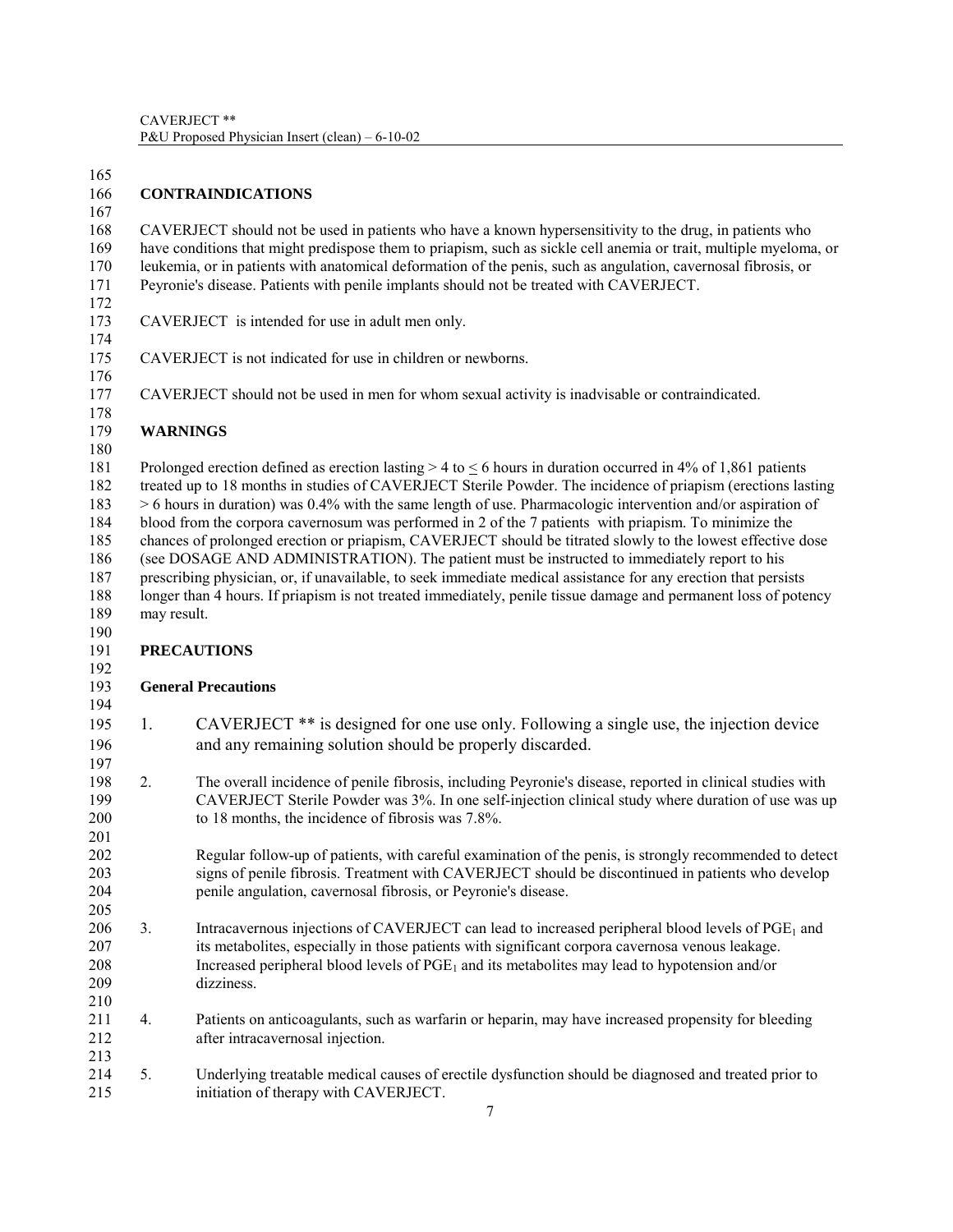| 216        |                                                                                                                                                                                                                              |                                                                                                                      |  |  |  |
|------------|------------------------------------------------------------------------------------------------------------------------------------------------------------------------------------------------------------------------------|----------------------------------------------------------------------------------------------------------------------|--|--|--|
| 217        | 6.                                                                                                                                                                                                                           | The safety and efficacy of combinations of CAVERJECT and other vasoactive agents have                                |  |  |  |
| 218        |                                                                                                                                                                                                                              | not been systematically studied. Therefore, the use of such combinations is not                                      |  |  |  |
| 219        |                                                                                                                                                                                                                              | recommended.                                                                                                         |  |  |  |
| 220        |                                                                                                                                                                                                                              |                                                                                                                      |  |  |  |
| 221        | 7.                                                                                                                                                                                                                           | CAVERJECT ** uses a superfine (29 gauge) needle. As with all superfine needles, the possibility of                   |  |  |  |
| 222        |                                                                                                                                                                                                                              | needle breakage exists. Careful instruction in proper patient handling and injection techniques may                  |  |  |  |
| 223        |                                                                                                                                                                                                                              | minimize the potential for needle breakage.                                                                          |  |  |  |
| 224        |                                                                                                                                                                                                                              |                                                                                                                      |  |  |  |
| 225        | 8.                                                                                                                                                                                                                           | The patient should be instructed not to re-use or to share needles or syringes. As with all prescription             |  |  |  |
| 226        |                                                                                                                                                                                                                              | medicines, the patient should not allow anyone else to use his medicine.                                             |  |  |  |
| 227        |                                                                                                                                                                                                                              |                                                                                                                      |  |  |  |
| 228        | <b>Information for the Patient:</b>                                                                                                                                                                                          |                                                                                                                      |  |  |  |
| 229        |                                                                                                                                                                                                                              |                                                                                                                      |  |  |  |
| 230        |                                                                                                                                                                                                                              | To ensure safe and effective use of CAVERJECT, the patient should be thoroughly instructed and trained in the        |  |  |  |
| 231        |                                                                                                                                                                                                                              | self-injection technique before he begins intracavernosal treatment with CAVERJECT at home. The desirable            |  |  |  |
| 232        |                                                                                                                                                                                                                              | dose should be established in the physician's office.                                                                |  |  |  |
| 233        |                                                                                                                                                                                                                              |                                                                                                                      |  |  |  |
| 234<br>235 | Any reconstituted solution with precipitates or discoloration should be discarded. The CAVERJECT ** syringe                                                                                                                  |                                                                                                                      |  |  |  |
| 236        | system is designed for one use only and should be discarded after use. The device and the needle must be<br>properly discarded after use. Needles must not be re-used or shared with other persons. Patient instructions for |                                                                                                                      |  |  |  |
| 237        | administration are included in each package of CAVERJECT **.                                                                                                                                                                 |                                                                                                                      |  |  |  |
| 238        |                                                                                                                                                                                                                              |                                                                                                                      |  |  |  |
| 239        |                                                                                                                                                                                                                              | The dose of CAVERJECT that is established in the physician's office should not be changed by the patient             |  |  |  |
| 240        | without consulting the physician. The patient may expect an erection to occur within 5 to 20 minutes. A standard                                                                                                             |                                                                                                                      |  |  |  |
| 241        | treatment goal is to produce an erection lasting no longer than 1 hour. Generally, CAVERJECT should be used                                                                                                                  |                                                                                                                      |  |  |  |
| 242        |                                                                                                                                                                                                                              | no more than 3 times per week, with at least 24 hours between each use.                                              |  |  |  |
| 243        |                                                                                                                                                                                                                              |                                                                                                                      |  |  |  |
| 244        |                                                                                                                                                                                                                              | Patients should be aware of possible side effects of therapy with CAVERJECT; the most frequently occurring is        |  |  |  |
| 245        |                                                                                                                                                                                                                              | penile pain after injection, usually mild to moderate in severity. A potentially serious adverse reaction with       |  |  |  |
| 246        |                                                                                                                                                                                                                              | intracavernosal therapy is priapism. Accordingly, the patient should be instructed to contact the physician's        |  |  |  |
| 247        |                                                                                                                                                                                                                              | office immediately or, if unavailable, to seek immediate medical assistance if an erection persists for longer than  |  |  |  |
| 248        | 4 hours.                                                                                                                                                                                                                     |                                                                                                                      |  |  |  |
| 249        |                                                                                                                                                                                                                              |                                                                                                                      |  |  |  |
| 250        |                                                                                                                                                                                                                              | The patient should report any penile pain that was not present before or that increased in intensity, as well as the |  |  |  |
| 251        |                                                                                                                                                                                                                              | occurrence of nodules or hard tissue in the penis to his physician as soon as possible. As with any injection, an    |  |  |  |
| 252        |                                                                                                                                                                                                                              | infection is a possibility. Patients should be instructed to report to the physician any penile redness, swelling,   |  |  |  |
| 253<br>254 | tenderness or curvature of the erect penis. The patient must visit the physician's office for regular checkups for                                                                                                           |                                                                                                                      |  |  |  |
| 255        |                                                                                                                                                                                                                              | assessment of the therapeutic benefit and safety of treatment with CAVERJECT.                                        |  |  |  |
| 256        |                                                                                                                                                                                                                              | Note: Use of intracavernosal CAVERJECT offers no protection from the transmission of sexually transmitted            |  |  |  |
| 257        |                                                                                                                                                                                                                              | diseases. Individuals who use CAVERJECT should be counseled about the protective measures that are                   |  |  |  |
| 258        |                                                                                                                                                                                                                              | necessary to guard against the spread of sexually transmitted diseases, including the human immunodeficiency         |  |  |  |
| 259        | virus (HIV).                                                                                                                                                                                                                 |                                                                                                                      |  |  |  |
| 260        |                                                                                                                                                                                                                              |                                                                                                                      |  |  |  |
| 261        |                                                                                                                                                                                                                              | The injection of CAVERJECT can induce a small amount of bleeding at the site of injection (see ADVERSE)              |  |  |  |
| 262        |                                                                                                                                                                                                                              | REACTIONS section—hematoma, ecchymosis, hemorrhage at the site of injection). In patients infected with              |  |  |  |
| 263        |                                                                                                                                                                                                                              | blood-borne diseases, this could increase the risk of transmission of blood-borne diseases between partners.         |  |  |  |
| 264        |                                                                                                                                                                                                                              |                                                                                                                      |  |  |  |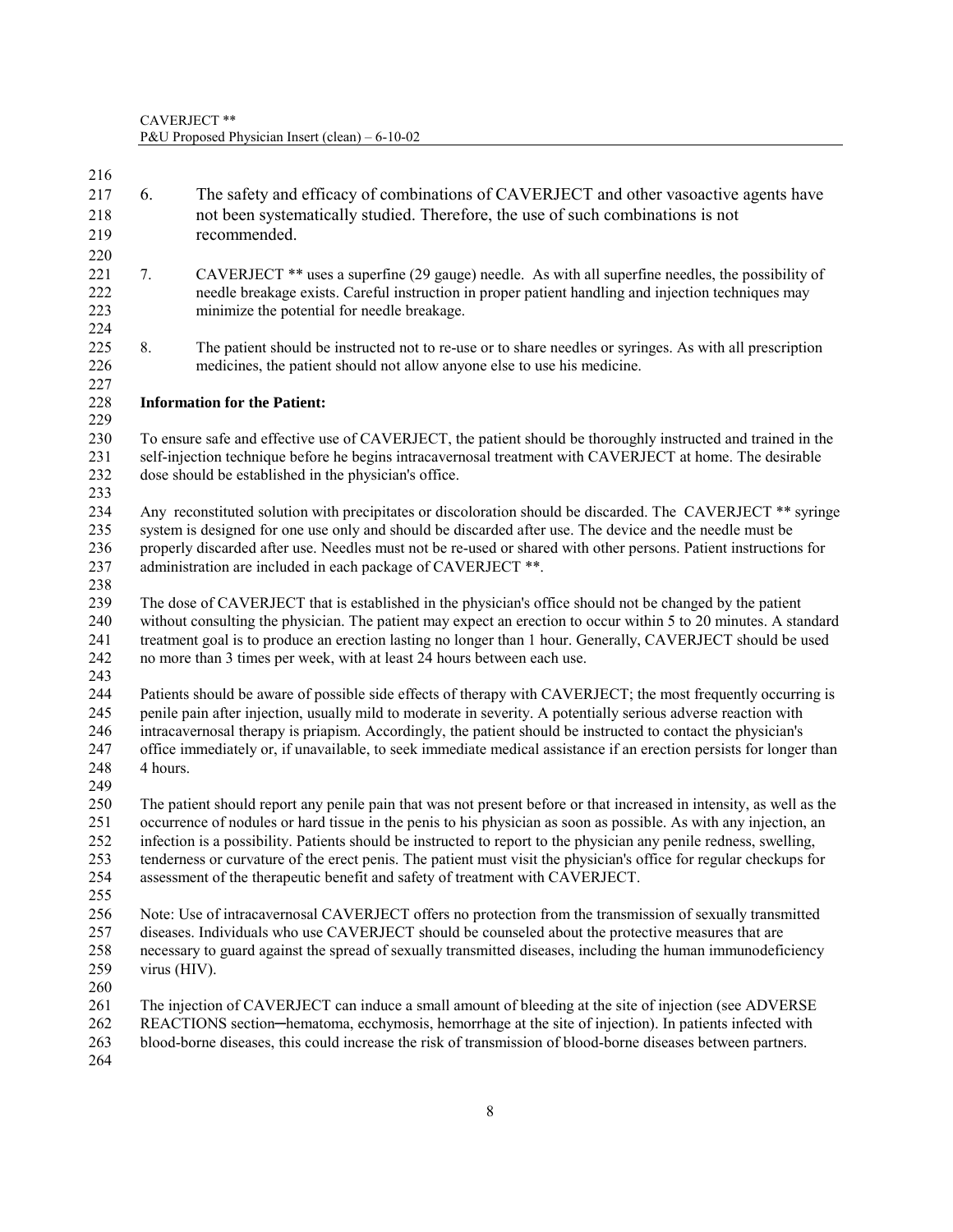In clinical trials, concomitant use of agents such as antihypertensive drugs, diuretics, antidiabetic agents (including insulin), or non-steroidal anti-inflammatory drugs had no effect on the efficacy or safety of CAVERJECT.

- 
- 

#### **Carcinogenesis, Mutagenesis, and Impairment of Fertility:**

 Long-term carcinogenicity studies have not been conducted. Rat reproductive studies indicate that alprostadil at doses of up to 0.2 mg/kg/day does not adversely affect or alter rat spermatogenesis, providing a 200-fold margin of safety compared with the usual human doses. The following battery of mutagenicity assays revealed no potential for mutagenesis: bacterial mutation (Ames), alkaline elution, rat micronucleus, sister chromatid exchange, CHO/HGPRT mammalian cell forward gene mutation, and unscheduled DNA synthesis (UDS).

A 1-year irritancy study was conducted in three groups of 5 male Cynomolgus monkeys injected

 intracavernosally twice weekly with either vehicle or 3 or 8.25 mcg of alprostadil/ injection. An additional two groups of 6 monkeys each were injected with vehicle or with 8.25 mcg/injection twice weekly as described

previously plus they received multiple doses during weeks 44, 48, and 52. Three monkeys from each group were

retained for a 4-week recovery period. There was no evidence of drug-related penile irritancy or nonpenile tissue

lesions, which could be directly related to alprostadil. The irritancy which was noted for control and treated

monkeys was considered to be a result of the injection procedure itself, and any lesions noted were shown to be

reversible. At the end of the 4-week recovery period, the histological changes in the penis had regressed.

#### **Pregnancy, Nursing Mothers, and Pediatric Use:**

CAVERJECT is not indicated for use in pediatric patients or women.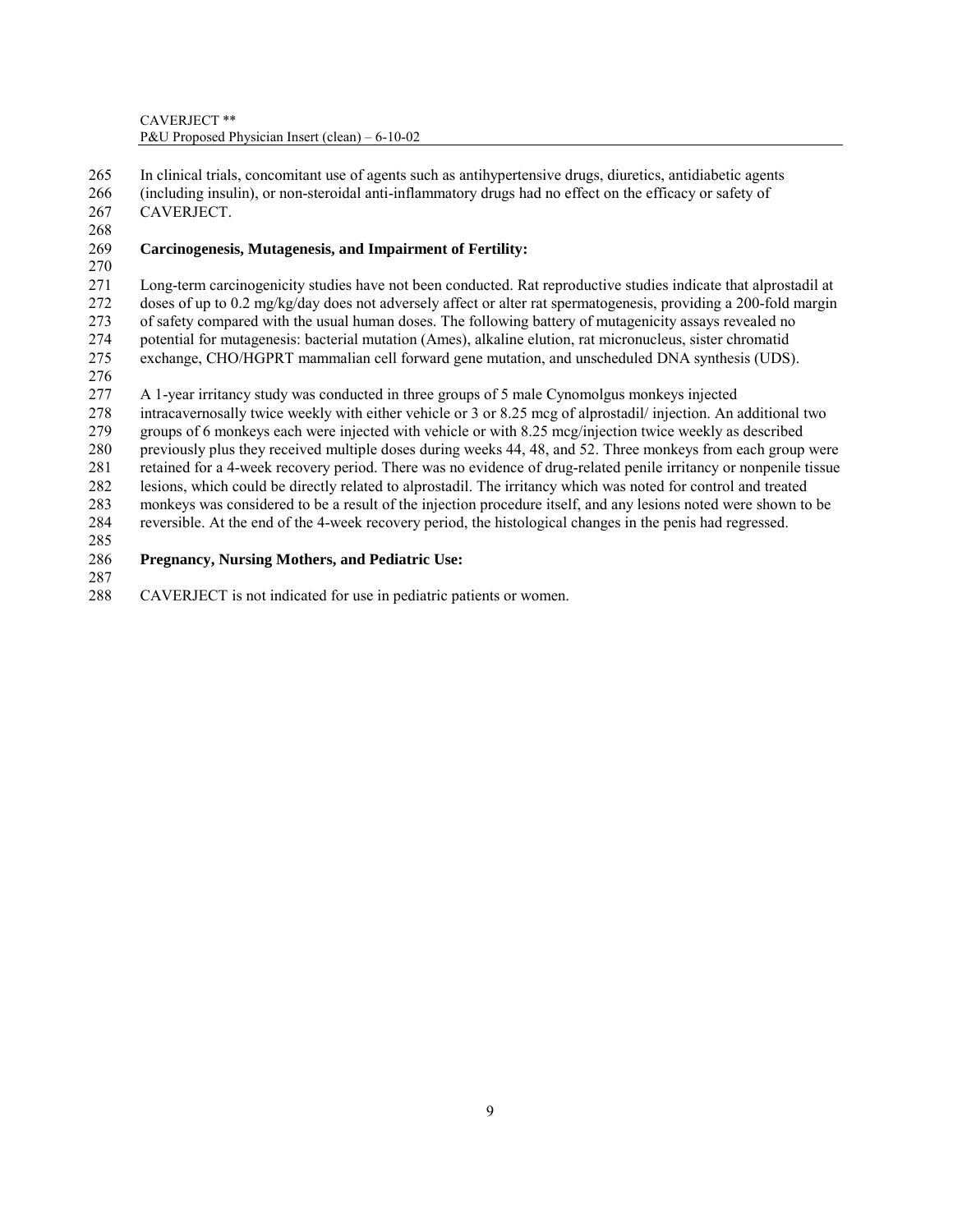#### **ADVERSE REACTIONS**

 **Local Adverse Reactions**: The following local adverse reaction information was derived from controlled and uncontrolled studies of CAVERJECT Sterile Powder, including an uncontrolled 18-month safety study.

- 
- 

#### **Local Adverse Reactions Reported by** ≥ **1% of Patients Treated with CAVERJECT Sterile Powder for up to 18 Months\***

| Event                     | <b>CAVERJECT</b><br>$N = 1861$ |
|---------------------------|--------------------------------|
| Penile pain               | 37%                            |
| Prolonged erection        | $4\%$                          |
| Penile fibrosis**         | 3%                             |
| Injection site hematoma   | 3%                             |
| Penis disorder***         | 3%                             |
| Injection site ecchymosis | 2%                             |
| Penile rash               | $1\%$                          |
| Penile edema              | $1\%$                          |

- 
- \* Except for penile pain (2%), no significant local adverse reactions were reported by 294 patients who received 1 to 3 injections of placebo.
- \*\* See General Precautions.
- \*\*\* Includes numbness, yeast infection, irritation, sensitivity, phimosis, pruritus, erythema, venous leak, penile skin tear, strange feeling of penis, discoloration of penile head, itch at tip of penis.
- 

 **Penile Pain**: Penile pain after intracavernosal administration of CAVERJECT was reported at least once by 37% of patients in clinical studies of up to 18 months in duration. In the majority of the cases, penile pain was rated mild or moderate in intensity. Three percent of patients discontinued treatment because of penile pain. The frequency of penile pain was 2% in 294 patients who received 1 to 3 injections of placebo.

 **Prolonged Erection/Priapism**: In clinical trials, prolonged erection was defined as an erection that lasted for 4 to 6 hours; priapism was defined as erection that lasted 6 hours or longer. The frequency of prolonged erection after intracavernosal administration of CAVERJECT was 4%, while the frequency of priapism was 0.4% (see WARNINGS).

- **Hematoma/Ecchymosis**: The frequency of hematoma and ecchymosis was 3% and 2%, respectively. In most cases, hematoma/ecchymosis was judged to be a complication of a faulty injection technique. Accordingly, proper instruction of the patient in self-injection is of importance to minimize the potential of
- hematoma/ecchymosis (see DOSAGE AND ADMINISTRATION).
- 

 The following local adverse reactions were reported by fewer than 1% of patients after injection of CAVERJECT: balanitis, injection site hemorrhage, injection site inflammation, injection site itching, injection site swelling, injection site edema, urethral bleeding, penile warmth, numbness, yeast infection, irritation, sensitivity, phimosis, pruritus, erythema, venous leak, painful erection, and abnormal ejaculation.

 **Systemic Adverse Events**: The following systemic adverse event information was derived from controlled and uncontrolled studies of CAVERJECT Sterile Powder, including an uncontrolled 18-month safety study.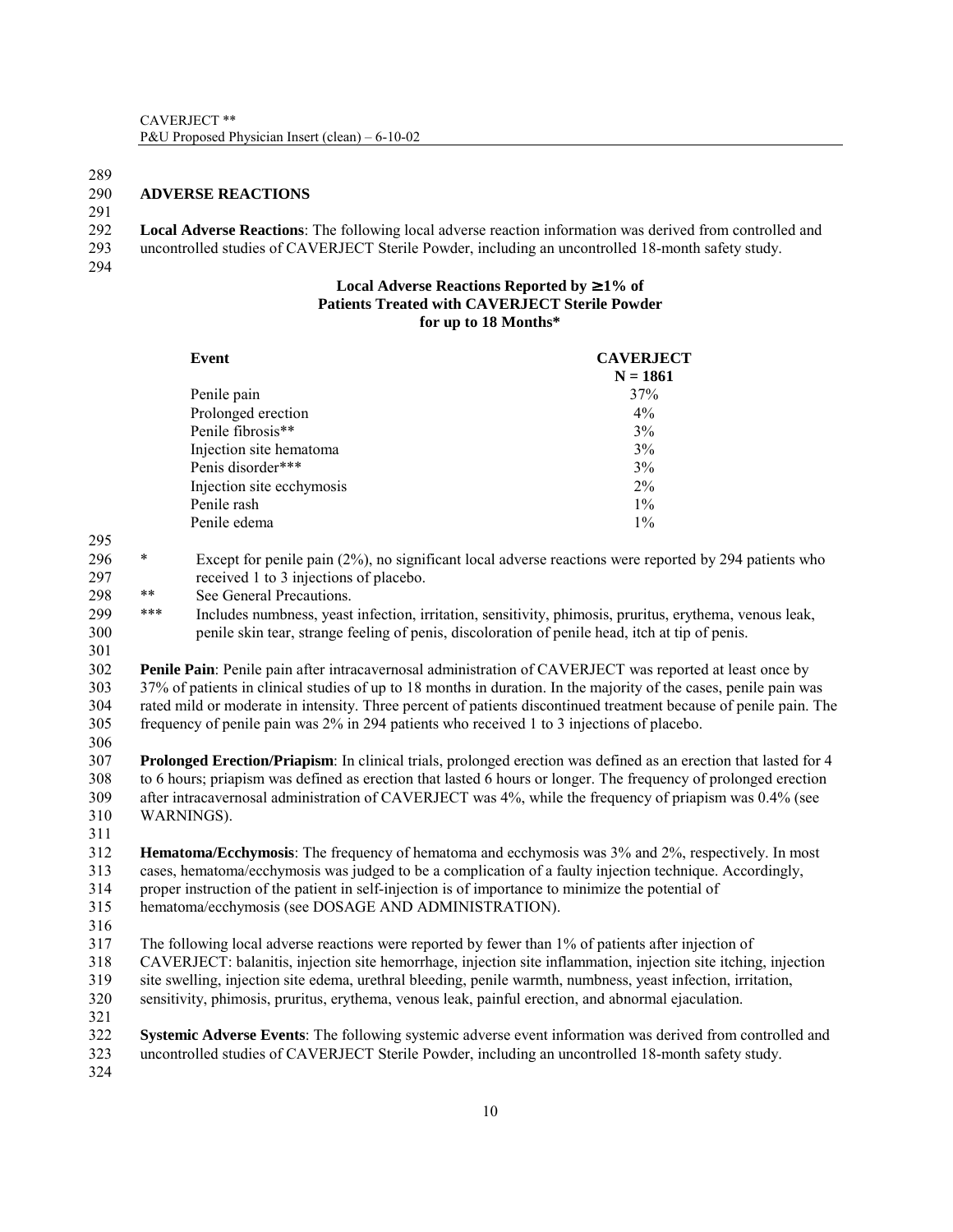| <b>Body System/Reaction</b> | <b>CAVERJECT</b><br>$N = 1861$ |
|-----------------------------|--------------------------------|
| Cardiovascular System       |                                |
| Hypertension                | $2\%$                          |
| Central Nervous System      |                                |
| Headache                    | $2\%$                          |
| <b>Dizziness</b>            | $1\%$                          |
| Musculoskeletal System      |                                |
| Back pain                   | $1\%$                          |
| <b>Respiratory System</b>   |                                |
| Upper respiratory infection | $4\%$                          |
| Flu syndrome                | 2%                             |
| <b>Sinusitis</b>            | $2\%$                          |
| Nasal congestion            | $1\%$                          |
| Cough                       | $1\%$                          |
| Urogenital System           |                                |
| Prostatic Disorder**        | $2\%$                          |
| Miscellaneous               |                                |
| Localized pain***           | $2\%$                          |
| Trauma****                  | $2\%$                          |

#### **Systemic Adverse Events Reported by** ≥ **1% of Patients Treated with CAVERJECT Sterile Powder for up to 18 Months\***

325

326 \* No significant adverse events were reported by 294 patients who received 1 to 3 injections of placebo.

- 327 \*\* prostatitis, pain, hypertrophy, enlargement<br>328 \*\*\* pain in various anatomical structures other
- 328 \*\*\* pain in various anatomical structures other than injection site

329 \*\*\*\* injuries, fractures, abrasions, lacerations, dislocations

330

 The following systemic events, which were reported for < 1% of patients in clinical studies, were judged by investigators to be possibly related to use of CAVERJECT: testicular pain, scrotal disorder, scrotal edema, hematuria, testicular disorder, impaired urination, urinary frequency, urinary urgency, pelvic pain, hypotension, vasodilation, peripheral vascular disorder, supraventricular extrasystoles, vasovagal reactions, hypesthesia, non-generalized weakness, diaphoresis, rash, non-application site pruritus, skin neoplasm, nausea, dry mouth, increased serum creatinine, leg cramps, and mydriasis. 337

 Hemodynamic changes, manifested as decreases in blood pressure and increases in pulse rate, were observed during clinical studies, principally at doses above 20 mcg and above 30 mcg of alprostadil, respectively, and appeared to be dose-dependent. However, these changes were usually clinically unimportant; only three patients discontinued the treatment because of symptomatic hypotension.

342

343 CAVERJECT had no clinically important effect on serum or urine laboratory tests. 344

 The safety of CAVERJECT \*\* was evaluated in a study that compared the formulation of alprostadil for injection contained in CAVERJECT \*\* with the formulation contained in CAVERJECT Sterile Powder. The doses used by the 87 patients in this crossover study were the same for both formulations. The number and type of events reported for CAVERJECT \*\* were consistent between formulations in this study and in other controlled and uncontrolled studies with CAVERJECT Sterile Powder.

350 351 **OVERDOSAGE**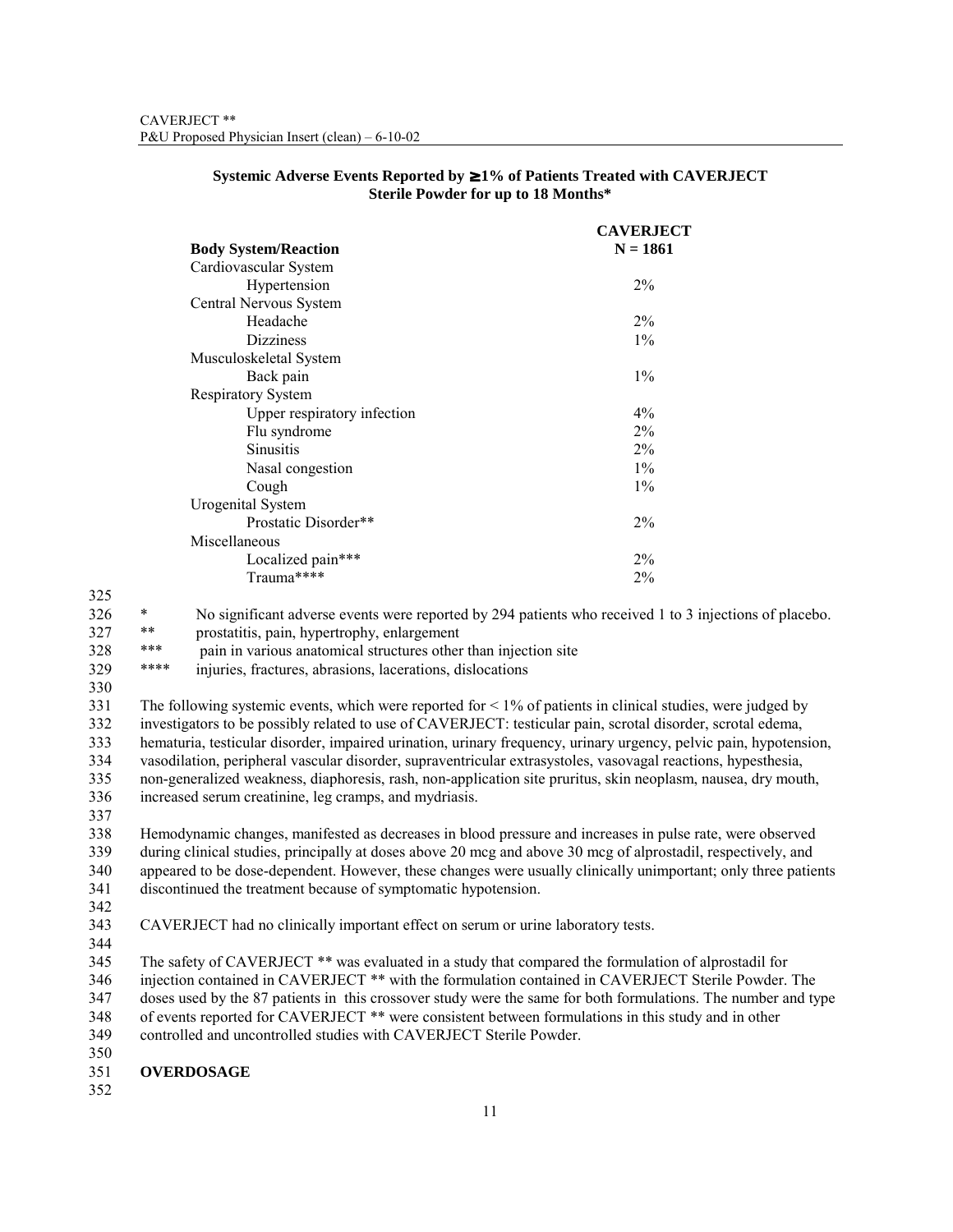Overdosage was not observed in clinical trials with CAVERJECT. If intracavernous overdose of CAVERJECT occurs, the patient should be under medical supervision until any systemic effects have resolved and/or until penile detumescence has occurred. Symptomatic treatment of any systemic symptoms would be appropriate.

# **DOSAGE AND ADMINISTRATION**

 The dose of CAVERJECT should be individualized for each patient by careful titration under supervision by the physician. In clinical studies, patients were treated with CAVERJECT Sterile Powder in doses ranging from 0.2 to 140 mcg; however, since 99% of patients received doses of 60 mcg or less, doses of greater than 60 mcg are not recommended. In general, the lowest possible effective dose should always be employed. In clinical studies, over 80% of patients experienced an erection sufficient for sexual intercourse after intracavernosal injection of CAVERJECT.

# **Initial Titration in Physician's Office:**

 *Erectile Dysfunction of Vasculogenic, Psychogenic, or Mixed Etiology.* Dosage titration should be initiated at 2.5 mcg of alprostadil. The 10 mcg strength of CAVERJECT \*\* is designed to allow delivery of a 2.5 mcg dose of alprostadil (see General Procedure for Solution Preparation). If there is a partial response at 2.5 mcg, the dose may be increased by 2.5 mcg to a dose of 5 mcg within 1 hour. No more than 2 doses during initial titration should be given within a 24-hour period. If additional titration is required, doses in increments of 5 to 10 mcg may be given at least 24 hours apart until the dose that produces an erection suitable for intercourse and not exceeding a duration of 1 hour is reached. If there is no response to the initial 2.5-mcg dose, the second dose may be increased to 7.5 mcg within 1 hour. No more than 2 doses during initial titration should be given within a 24-hour period. If additional titration is required, doses in increments of 5 to 10 mcg may be given at least 24 hours apart. The patient must stay in the physician's office until complete detumescence occurs. *Erectile Dysfunction of Pure Neurogenic Etiology (Spinal Cord Injury).* Dosage titration should be initiated at 1.25 mcg of alprostadil. Because CAVERJECT \*\* is designed to deliver doses of 2.5 mcg or greater (see General Procedure for Solution Preparation), CAVERJECT Sterile Powder or CAVERJECT Injection may be used for an initial dose of 1.25 mcg. The initial dose may be increased by 1.25 mcg to a dose of 2.5 mcg within 1 hour. No more than 2 doses during initial titration should be given within a 24-hour period. If additional titration is required, a dose of 5 mcg may be given during the next 24 hours. Thereafter, doses in increments of 5 mcg may be given at least 24 hours apart until the dose that produces an erection suitable for intercourse and not exceeding a duration of 1 hour is reached. The patient must stay in the physician's office until complete detumescence occurs.

 The majority of patients (56%) in one clinical study involving 579 patients with erectile dysfunction of various etiologies were titrated to doses of greater than 5 mcg but less than or equal to 20 mcg. The mean dose at the end of the titration phase was 17.8 mcg of alprostadil. 

# **Maintenance Therapy:**

 The first injections of CAVERJECT must be done at the physician's office by medically trained personnel. Self-injection therapy by the patient should be started only after the patient is properly instructed and well trained in the self-injection technique. The physician should make a careful assessment of the patient's skills and competence with this procedure. The intracavernosal injection must be done under sterile conditions. The site of injection is usually along the dorso-lateral aspect of the proximal third of the penis. Visible veins should be avoided. The side of the penis that is injected and the site of injection must be alternated; the injection site must be cleansed with an alcohol swab.

- 
- The dose of CAVERJECT that is selected for self-injection treatment should provide the patient with an erection that is satisfactory for sexual intercourse and that is maintained for no longer than 1 hour. If the duration of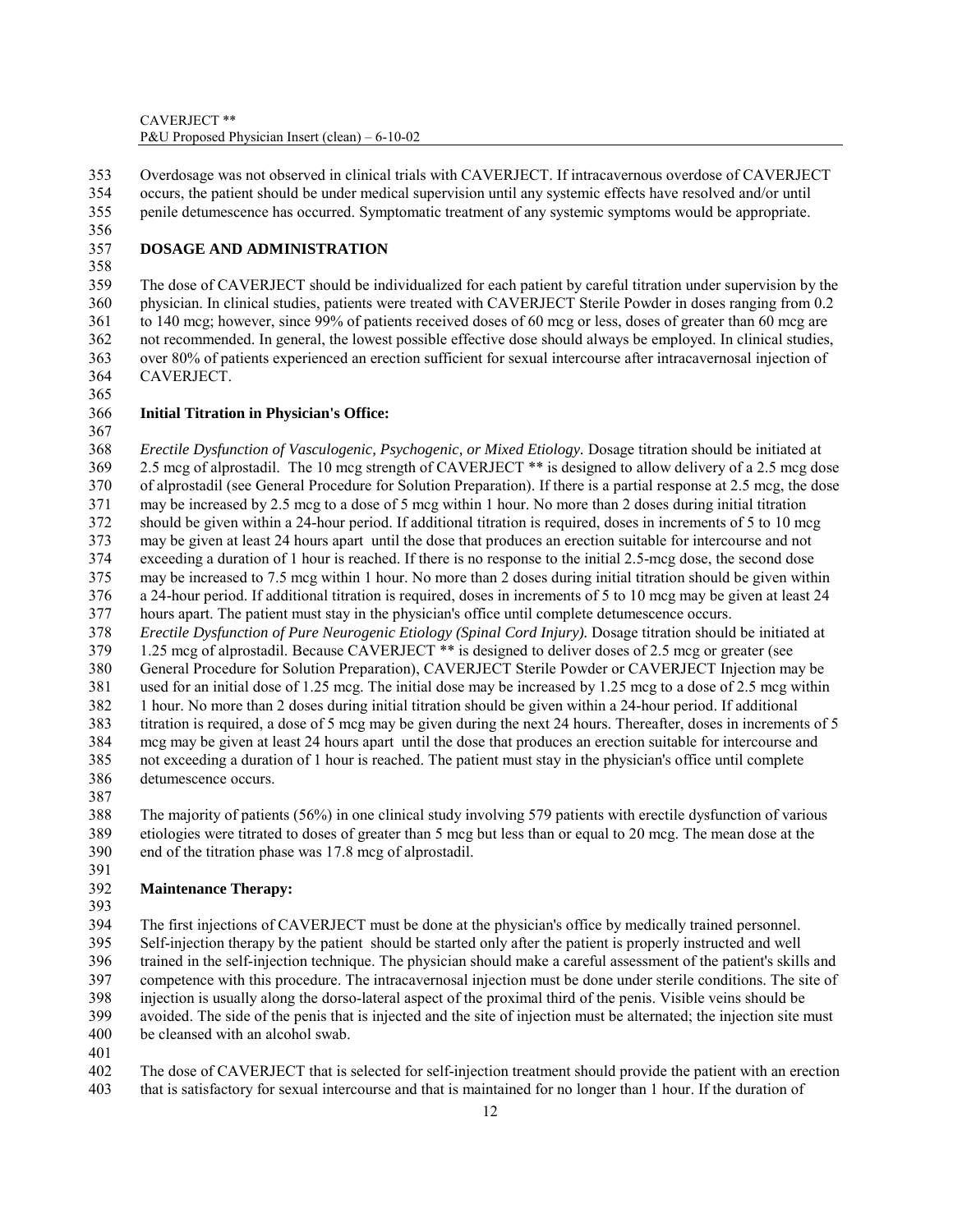erection is longer than 1 hour, the dose of CAVERJECT should be reduced. Self-injection therapy for use at home should be initiated at the dose that was determined in the physician's office; however, dose adjustment, if required (up to 57% of patients in one clinical study), should be made only after consultation with the physician. The dose should be adjusted in accordance with the titration guidelines described above. The effectiveness of CAVERJECT for long-term use of up to 6 months has been documented in an uncontrolled, self-injection study. The mean dose of CAVERJECT Sterile Powder at the end of 6 months was 20.7 mcg in this study. CAVERJECT \*\* in the 10 mcg strength is designed to deliver a minimum dose of 2.5 mcg and a maximum dose of 10 mcg. CAVERJECT \*\* in the 20 mcg strength is designed to deliver a minimum dose of 5 mcg and a maximum dose of 20 mcg. The physician should determine the most suitable formulation of CAVERJECT for the individual patient (CAVERJECT \*\*, CAVERJECT Sterile Powder, or CAVERJECT Injection).

 Careful and continuous follow-up of the patient while in the self-injection program must be exercised. This is especially true for the initial self-injections, since adjustments in the dose of CAVERJECT may be needed. The recommended frequency of injection is no more than 3 times weekly, with at least 24 hours between each dose. All formulations of CAVERJECT are intended for single use only and should be discarded after use. The user

should be instructed in the proper disposal of the injection materials (eg, device, needles).

 While on self-injection treatment, it is recommended that the patient visit the prescribing physician's office every 3 months. At that time, the efficacy and safety of the therapy should be assessed, and the dose of CAVERJECT

- should be adjusted, if needed.
- 
- 

# **CAVERJECT as an Adjunct to the Diagnosis of Erectile Dysfunction:**

 In the simplest diagnostic test for erectile dysfunction (pharmacologic testing), patients are monitored for the occurrence of an erection after an intracavernosal injection of CAVERJECT. Extensions of this testing are the 429 use of CAVERJECT as an adjunct to laboratory investigations, such as duplex or Doppler imaging, <sup>133</sup>Xenon washout tests, radioisotope penogram, and penile arteriography, to allow visualization and assessment of penile vasculature. For any of these tests, a single dose of CAVERJECT that induces an erection with firm rigidity should be used.

# **General Procedure for Solution Preparation:**

 CAVERJECT \*\* consists of a disposable, single-dose, dual-chamber syringe system. The system includes a glass cartridge which contains sterile, freeze-dried alprostadil in the front chamber and sterile bacteriostatic water for injection in the rear chamber. Following proper reconstitution instructions, the 10 mcg strength syringe can deliver up to 0.5 mL of solution. Each 0.5 mL of solution contains 10 mcg of alprostadil, 324.7 mcg of alpha cyclodextrin, 45.4 mg of lactose, 23.5 mcg of sodium citrate, and 4.45 mg of benzyl alcohol. The delivery device can be set to deliver a solution volume of 0.125, 0.25, 0.375, or 0.50 mL to enable administration of 2.5, 5, 7.5, or 10 mcg of alprostadil. Following proper reconstitution instructions, the 20 mcg strength syringe can deliver up to 0.5 mL of solution. Each 0.5 mL of solution contains 20 mcg of alprostadil, 649.3 mcg of alpha cyclodextrin, 45.4 mg of lactose, 23.5 mcg of sodium citrate, and 4.45 mg of benzyl alcohol. The delivery device can be set to deliver a solution volume of 0.125, 0.25, 0.375, or 0.50 mL to enable administration of 5, 10, 15, or 20 mcg of alprostadil. After reconstitution, the solution of CAVERJECT should be used within 24 hours when stored at or below  $25^{\circ}C$  (77 $^{\circ}F$ ). Parenteral drug products should be inspected visually for particulate matter and discoloration prior to administration whenever the solution and container permit. The product should not be used if particulate matter or discoloration are present. Following a single use, the injection device and any remaining solution should be properly discarded.

- 
- **Caution: CAVERJECT \*\* is for single use only**. Do not use any remaining CAVERJECT solution.
- **HOW SUPPLIED**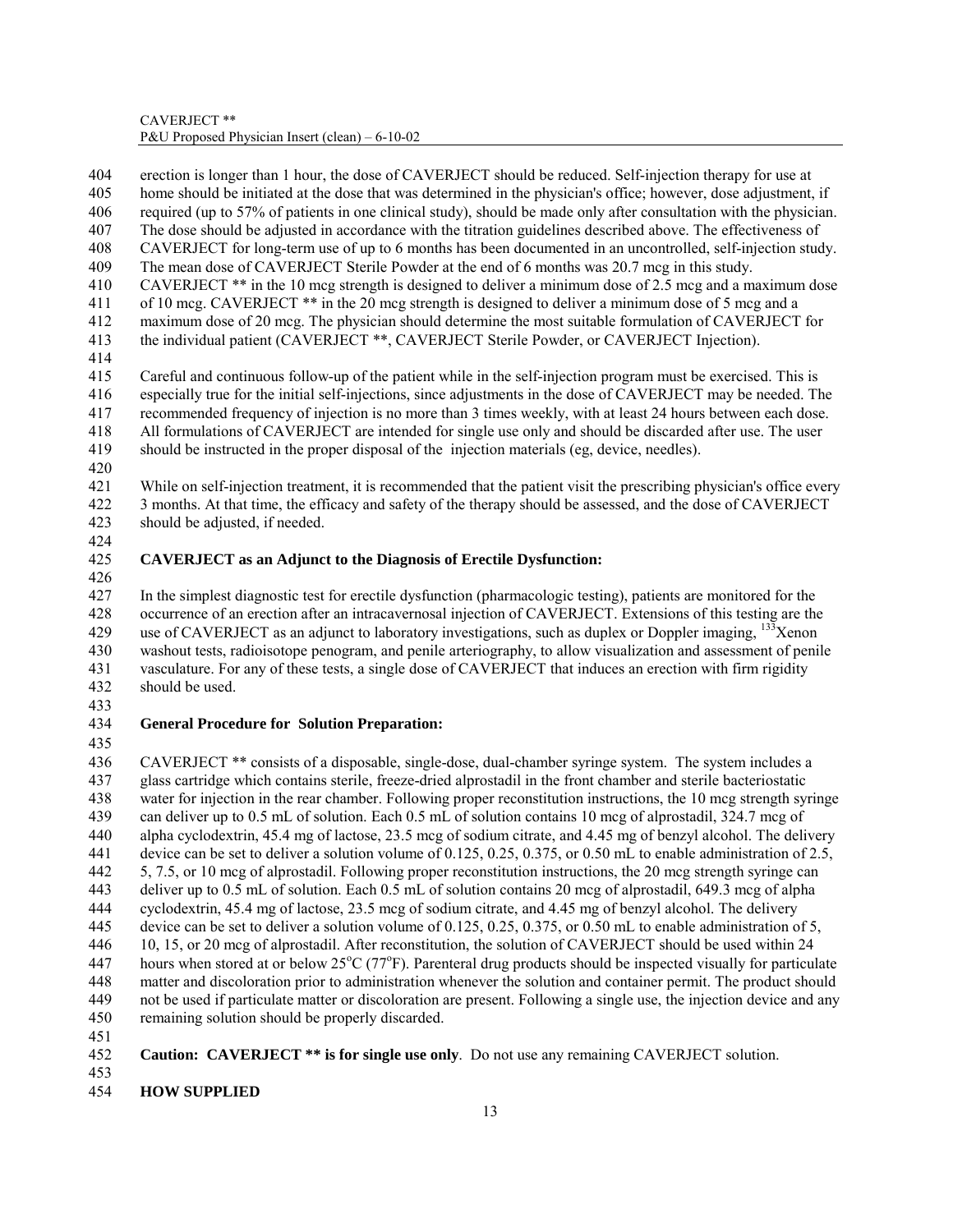| CAVERJECT <sup>**</sup>                         |  |
|-------------------------------------------------|--|
| P&U Proposed Physician Insert (clean) – 6-10-02 |  |

| 455        |                                                                                                                              |                                                                                                               |  |  |  |  |
|------------|------------------------------------------------------------------------------------------------------------------------------|---------------------------------------------------------------------------------------------------------------|--|--|--|--|
| 456        | CAVERJECT ** is supplied as a disposable, single-dose, dual chamber syringe system. The system includes a                    |                                                                                                               |  |  |  |  |
| 457        | glass cartridge which contains sterile, freeze dried alprostadil in the front chamber and sterile bacteriostatic             |                                                                                                               |  |  |  |  |
| 458        | water for reconstitution in the rear chamber. The syringes contain either 12.8 or 25.6 mcg of alprostadil to allow           |                                                                                                               |  |  |  |  |
| 459        | delivery of a maximum of 10 or 20 mcg/0.5mL. Store the unreconstituted product at 25°C (77°F); excursions                    |                                                                                                               |  |  |  |  |
| 460        | permitted to 15° to 30°C (59° to 86°F) [see USP Controlled Room Temperature].                                                |                                                                                                               |  |  |  |  |
| 461        |                                                                                                                              |                                                                                                               |  |  |  |  |
| 462        |                                                                                                                              | When reconstituted and used as directed, the deliverable amount for the 10 mcg strength is                    |  |  |  |  |
| 463        | 10 mcg/0.5 mL or an increment of 10 mcg/0.5 mL, 2.5 mcg/0.125 mL, 5.0 mcg/0.25 mL, or 7.5 mcg/0.375 mL                       |                                                                                                               |  |  |  |  |
| 464        | of alprostadil and the deliverable amount for the 20 microgram strength is 20 mcg/0.5 mL or an increment of 20               |                                                                                                               |  |  |  |  |
| 465        | $\text{mcg}/0.5 \text{ mL}$ , 5 mcg/0.125 mL, 10 mcg/0.250 mL, or 15 mcg/0.375 mL of alprostadil. The reconstituted solution |                                                                                                               |  |  |  |  |
| 466        | should be used within 24 hours when stored at or below $25^{\circ}$ C (77 <sup>o</sup> F).                                   |                                                                                                               |  |  |  |  |
| 467        |                                                                                                                              |                                                                                                               |  |  |  |  |
| 468        |                                                                                                                              | CAVERJECT ** is supplied in a carton containing 2 blister trays. Each blister tray contains one dual chamber  |  |  |  |  |
| 469        |                                                                                                                              | syringe system, one needle and 2 alcohol swabs. It is available in the following strengths:                   |  |  |  |  |
|            |                                                                                                                              |                                                                                                               |  |  |  |  |
| 470        | $10 \text{ mg}$                                                                                                              | NDC 0009-5181-01                                                                                              |  |  |  |  |
| 471<br>472 | 20 mcg                                                                                                                       | NDC 0009-5182-01                                                                                              |  |  |  |  |
|            |                                                                                                                              |                                                                                                               |  |  |  |  |
| 473        | CAVERJECT is also available as follows:                                                                                      |                                                                                                               |  |  |  |  |
| 474        |                                                                                                                              |                                                                                                               |  |  |  |  |
| 475        |                                                                                                                              | CAVERJECT Sterile Powder (alprostadil for injection) packaged in vials, 6 vials per carton                    |  |  |  |  |
| 476        | $10 \text{ mg}$<br>$\bullet$                                                                                                 | NDC 0009-3778-05                                                                                              |  |  |  |  |
| 477        | 20 mcg<br>$\bullet$                                                                                                          | NDC 0009-3701-05                                                                                              |  |  |  |  |
| 478        | $40 \text{ mcg}$<br>$\bullet$                                                                                                | NDC 0009-7686-04                                                                                              |  |  |  |  |
| 479        |                                                                                                                              |                                                                                                               |  |  |  |  |
| 480        |                                                                                                                              | CAVERJECT Sterile Powder (alprostadil for injection) vials with diluent syringe, 6 syringe systems per carton |  |  |  |  |
| 481        | 5 mcg<br>$\bullet$                                                                                                           | NDC 0009-7212-03                                                                                              |  |  |  |  |
| 482        | $10 \text{ mcg}$<br>$\bullet$                                                                                                | NDC 0009-3778-08                                                                                              |  |  |  |  |
| 483        | $20 \text{ mcg}$<br>$\bullet$                                                                                                | NDC 0009-3701-01                                                                                              |  |  |  |  |
| 484        |                                                                                                                              |                                                                                                               |  |  |  |  |
| 485        |                                                                                                                              | CAVERJECT Injection ([alprostadil injection] aqueous), 5 ampoules per carton                                  |  |  |  |  |
| 486        | $10 \text{ meg } (10 \text{ meg/mL})$<br>$\bullet$                                                                           | NDC 0009-7655-02                                                                                              |  |  |  |  |
| 487        | $20 \text{ mcg} (20 \text{ mcg/mL})$<br>$\bullet$                                                                            | NDC 0009-7654-02                                                                                              |  |  |  |  |
| 488        | 40 mcg (40 mcg/2mL)<br>$\bullet$                                                                                             | NDC 0009-7650-02                                                                                              |  |  |  |  |
| 489        |                                                                                                                              |                                                                                                               |  |  |  |  |
| 490        | <b>Rx</b> only                                                                                                               |                                                                                                               |  |  |  |  |
| 491        |                                                                                                                              |                                                                                                               |  |  |  |  |
| 492        | Manufactured for:                                                                                                            |                                                                                                               |  |  |  |  |
| 493        | Pharmacia & Upjohn Company                                                                                                   |                                                                                                               |  |  |  |  |
| 494        | A subsidiary of Pharmacia Corporation                                                                                        |                                                                                                               |  |  |  |  |
| 495        | Kalamazoo, MI 49001, USA                                                                                                     |                                                                                                               |  |  |  |  |
| 496        |                                                                                                                              |                                                                                                               |  |  |  |  |
| 497        | By:                                                                                                                          |                                                                                                               |  |  |  |  |
| 498        | Pharmacia AB                                                                                                                 |                                                                                                               |  |  |  |  |
| 499        | Stockholm, Sweden                                                                                                            |                                                                                                               |  |  |  |  |
| 500        |                                                                                                                              |                                                                                                               |  |  |  |  |
| 501        | Date (to be added)                                                                                                           |                                                                                                               |  |  |  |  |
| 502        | Copy code (to be added)                                                                                                      |                                                                                                               |  |  |  |  |
|            |                                                                                                                              |                                                                                                               |  |  |  |  |

[NOTE: the insert will contain a perforation to allow the Patient Instructions to be torn-off]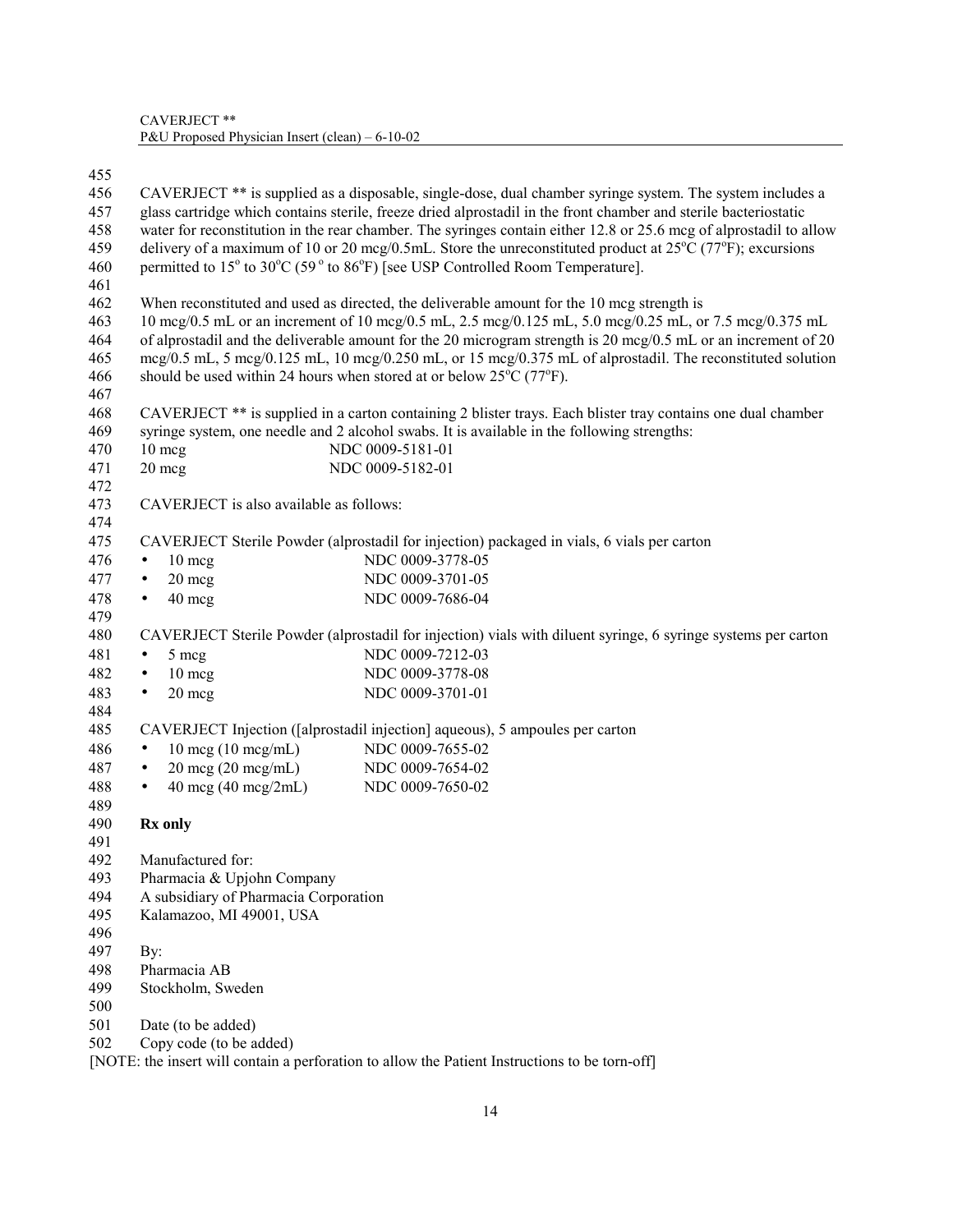Patient Instructions For:

#### **CAVERJECT® \*\***

alprostadil for injection

Read this information carefully before using CAVERJECT [KAV-er-jeckt]. Read the information you get each time you renew your prescription, in case anything has changed. This is a summary and does not replace talking with your doctor when you start this medication and at check-ups. If you have any questions or concerns, talk to your doctor about them.

#### **What is CAVERJECT?**

CAVERJECT is a medicine to treat male impotence (erectile dysfunction). CAVERJECT is injected into a specific area of the penis and should produce an erection in 5 to 20 minutes. The erection should last for no longer than 1 hour.

CAVERJECT \*\* is for one use only and should be thrown away properly after a single use.

CAVERJECT does not protect you from sexually transmitted diseases (STDs), such as HIV (the virus that causes AIDS). In addition, small amounts of bleeding at the injection site can increase the risk of passing diseases carried by the blood, such as HIV.

#### **What are the causes of and treatments for impotence?**

There are several causes of impotence. These include medications that you may be taking for other conditions, poor blood circulation in the penis, nerve damage, emotional problems, too much smoking or alcohol use, use of street drugs, and hormonal problems. Often, impotence is due to more than one cause.

Treatments for impotence include switching medications if you are taking a medication that causes impotence, prescription medications, medical devices that produce an erection, surgical procedures to correct blood flow in the penis, penile implants, and psychological counseling.

You should not stop taking any prescription medications, unless told to do so by your doctor.

The use of other medical treatments for impotence in combination with CAVERJECT is not recommended. Discuss any concerns you may have about combination treatment with your doctor.

# **Who should not use CAVERJECT**?

Do not use CAVERJECT if you have certain conditions that might cause long-lasting erections (lasting more than 4 hours). Long-lasting erections may cause penis damage. These conditions include:

- sickle cell anemia or trait
- leukemia
- tumor of the bone marrow (multiple myeloma)

Do not use CAVERJECT if you

- have a penile implant
- have an abnormally formed penis
- have other penis problems
- were told by your doctor not to have sex

Women and children should not use CAVERJECT.

# **How should I use CAVERJECT?**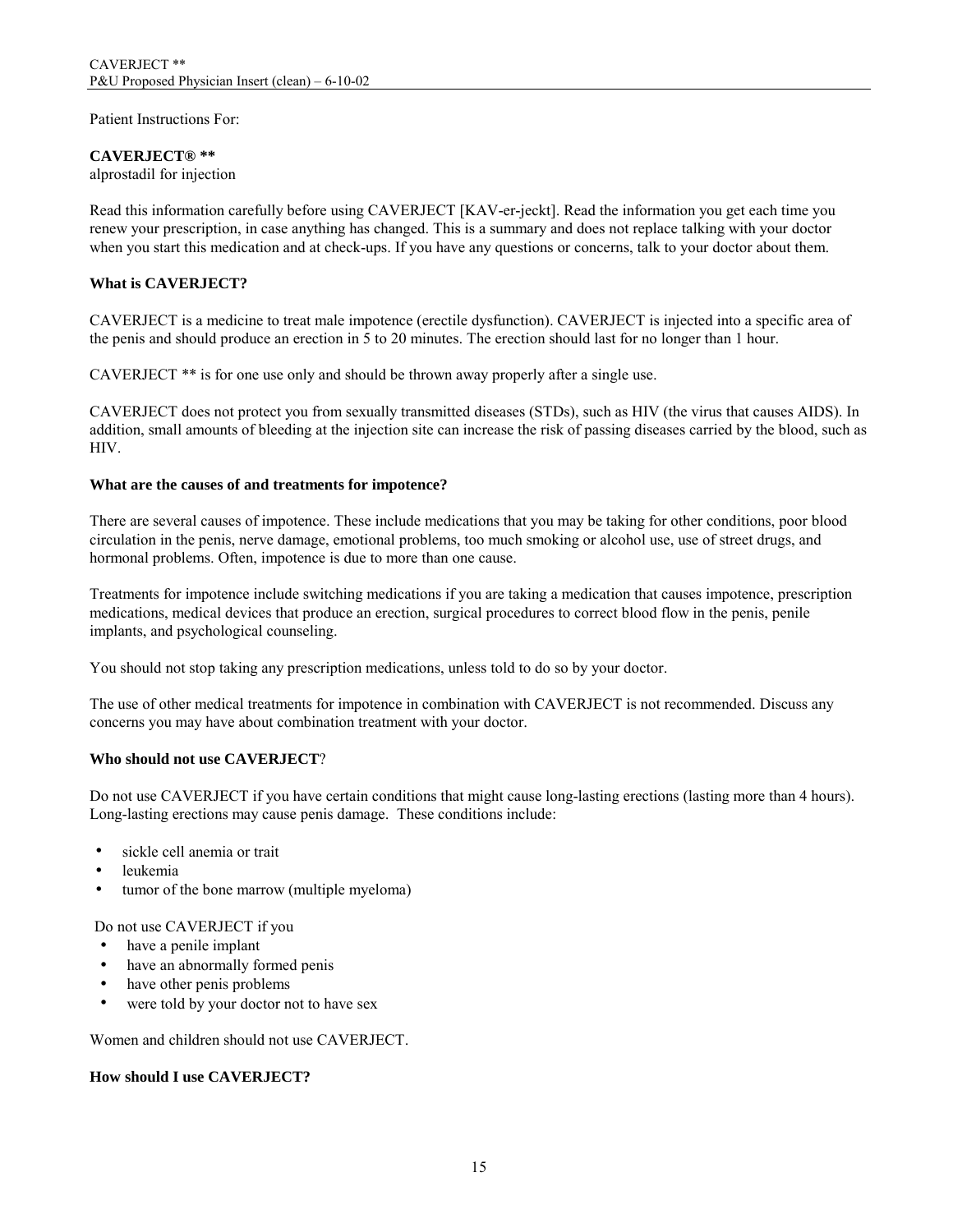You will be treated with CAVERJECT in your doctor's office to find out what dose is best for you. After that, you can inject it yourself at home. Do not use it more than 3 times a week. There should be at least 24 hours between doses. See your doctor for regular check-ups to be sure CAVERJECT is not causing damage and that it is working as well as possible.

See the section "Instructions for Use" at the end of this leaflet for details about how to use CAVERJECT.

#### **What are the possible side effects of CAVERJECT?**

About 4 in 100 men who use CAVERJECT may get erections that last more than 4 hours. These can cause serious and permanent damage. **Call your doctor or seek professional help immediately if you still have an erection 4 hours after injection.**

The most common side effect of CAVERJECT is mild to moderate pain after injection. About one-third of patients report this effect.

You may get a small amount of bleeding at the injection site. This is more likely if you have a medical condition or are taking a medicine that interferes with blood clotting.

Call your doctor if you notice any redness, lumps, swelling, tenderness, or curving of the erect penis. Also, tell your doctor about any penis pain you did not have before or other penis problems you have.

There is a possibility of needle breakage with use of CAVERJECT \*\*. To best avoid breaking the needle, you should pay careful attention to your doctor's instructions and try to handle the device properly. If the needle breaks during injection and you are able to see and grasp the broken end, you should remove it and contact your doctor. If you cannot see or cannot grasp the broken end, you should promptly contact your doctor.

#### **How should I store CAVERJECT \*\*?**

- 1. Unmixed packages of CAVERJECT \*\*, should be stored at room temperature. Temperatures between 59° to 86°F (15° to 30°C) are allowed. Avoid storing CAVERJECT \*\* at very high and very low temperatures.
- 2. During travel, do not let the medicine freeze or be stored at a temperature above 77°F (25°C). For example, do not store it in checked luggage during air travel or leave it in a closed automobile.
- 3. After mixing, CAVERJECT \*\* should be used within 24 hours. It should be kept at a temperature of 77°F or below during this storage time.

#### **General advice about prescription medicines**

Medicines are sometimes prescribed or purposes other than those listed in a Patient Information Leaflet. If you have any concerns about CAVERJECT, ask your doctor. Your doctor or pharmacist can give you information about CAVERJECT that was written for health care professionals. Do not use CAVERJECT for a condition for which it was not prescribed. Do not share CAVERJECT with other people.

You can get more information about impotence (erectile dysfunction) and its treatment from the National Institutes of Health (Washington, DC), the American Foundation for Urological Diseases (Baltimore, MD), or the Impotence Institute of America (Washington, DC).

**. . . . . . . . . . . . . . . . . . . . . . . . . . .. . . . . . . . . . . . . . . . . . . . . . . . . . . . . . . . . . . . . . . .**

#### **INSTRUCTIONS FOR USE**

#### **Before you use CAVERJECT, your doctor must train you in how to prepare and give the injection properly.**

Before using CAVERJECT, talk to your doctor about what to expect when using it, possible side effects, and what to do if side effects occur. Your dose has been selected for your individual needs. Do not change your dose without consulting your doctor. If you are not sure of the volume or dose to be used, talk to your doctor or pharmacist.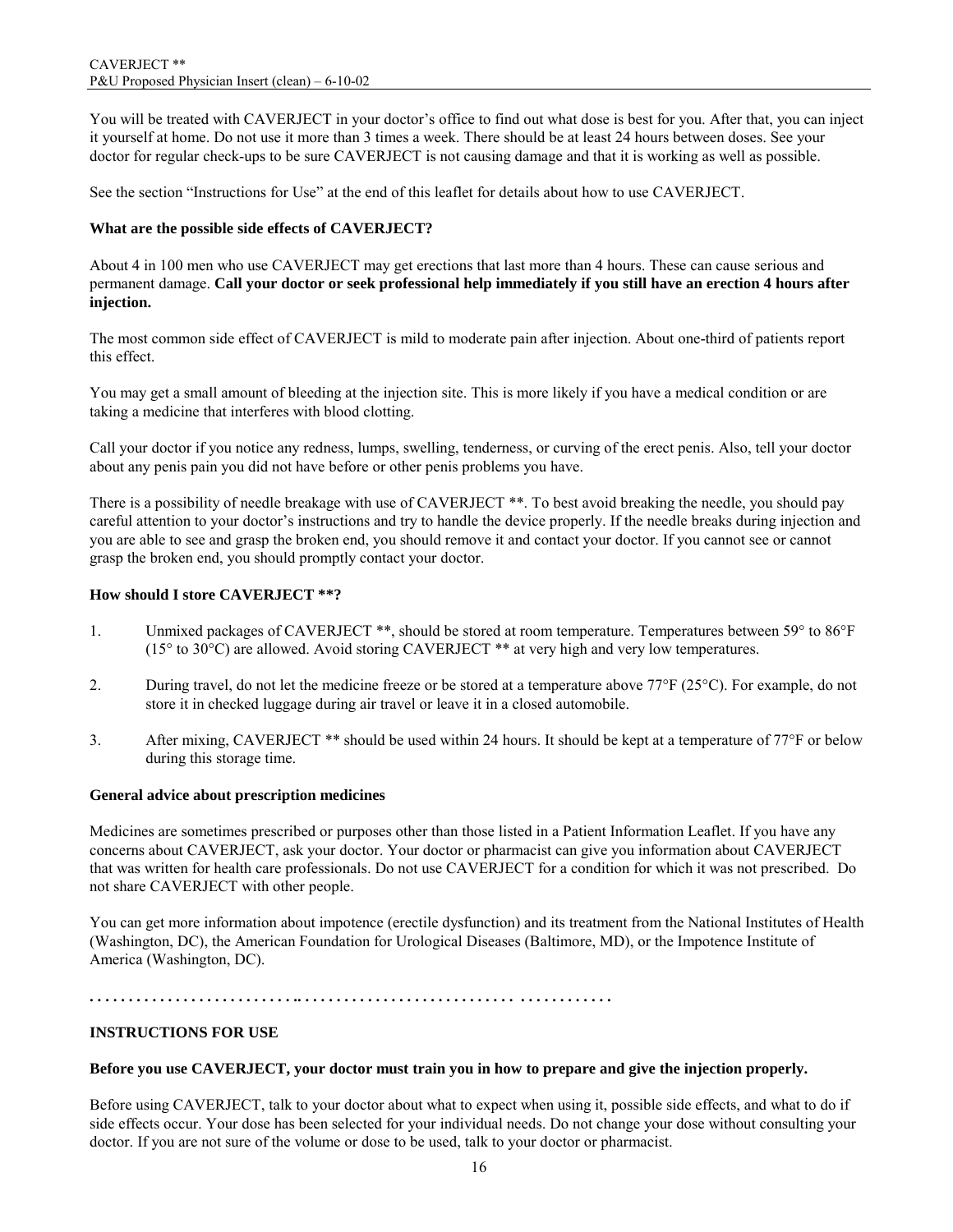Follow these instructions exactly to prepare and inject a sterile (germ-free) dose of CAVERJECT.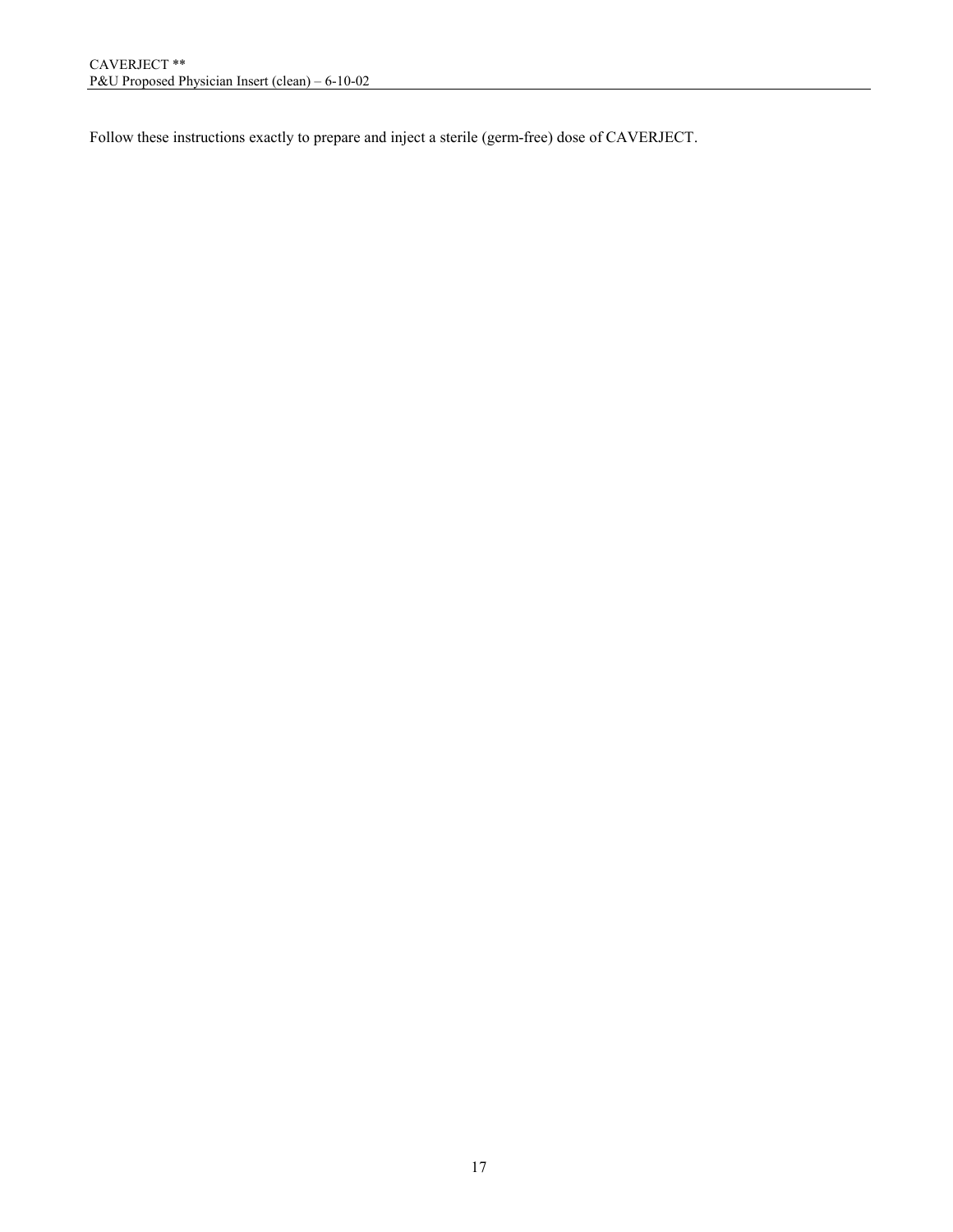# **Supplies Needed**

CAVERJECT \*\* is packaged with a needle for injection (Figure A) and alcohol swab.





CAVERJECT \*\* is available in 10 and 20 mcg strengths. **MAKE SURE YOU HAVE THE RIGHT STRENGTH OF CAVERJECT \*\*.**

#### **Prepare the Dose**

- 1. Wash your hands thoroughly and dry them with a clean towel.
- 2. Remove the device, needle, and alcohol swabs from the blistered tray.
- 3. Using one of the alcohol swabs, clean the rubber membrane at the tip of the syringe (Figure B).



4. Peel the paper lid from the needle (Figure C).



Figure C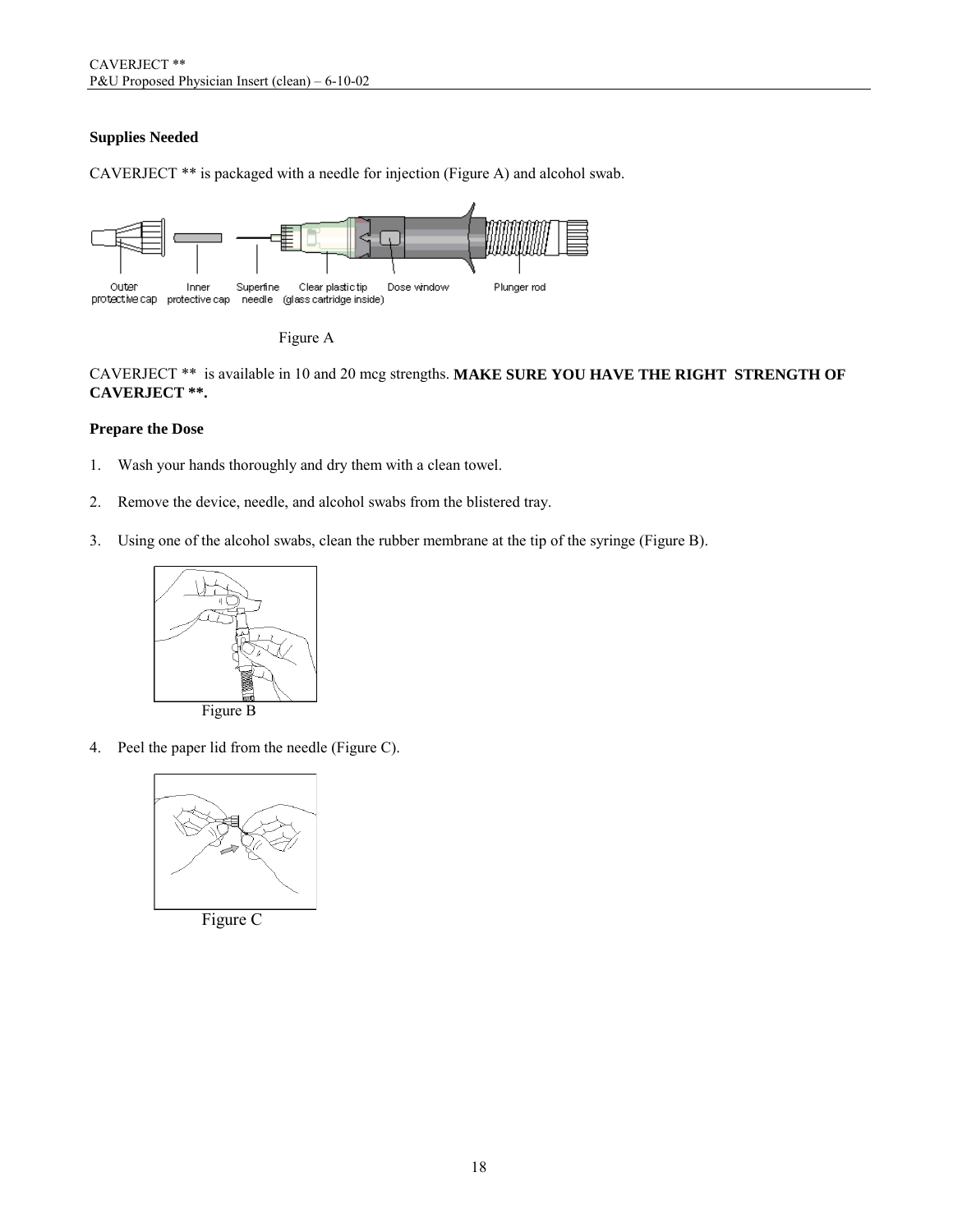5. Attach the needle to the device by pressing the needle on to the tip of the device and turning clockwise until the needle is firmly in place. Remove the outer protective cap from the needle (Figure D). Figure D



6. Hold the device with the needle pointing upward. The white plunger rod is in the extended position (Figure E). Figure E



7. Turn the plunger rod slowly clockwise until it stops. This automatically mixes the alprostadil powder and the diluent. Turn the device upside down several times to make sure the solution is evenly mixed. The solution should be clear. Do not use it if it is cloudy or contains particles (Figure F). Figure F

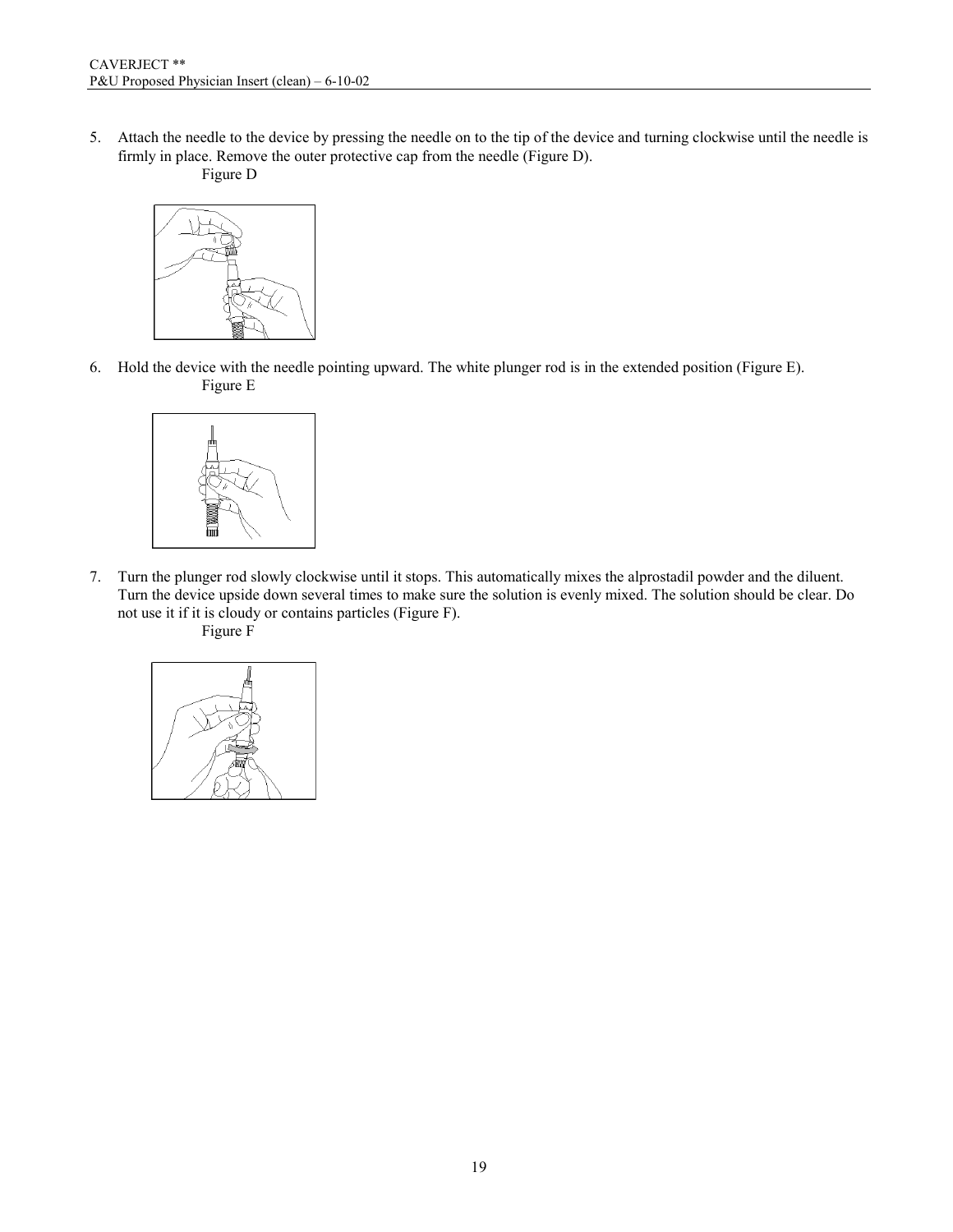8. Hold the device with the needle upward and carefully remove the inner protective cap from the needle (Figure G). Figure G



9. Keeping the device upright, press the plunger rod as far as it will go. A few drops will appear at the needle point and the solution will be free of bubbles although typically there may be some very small bubbles at the side of the glass cartridge (Figure H).



10. Turn the end of the plunger rod clockwise slowly to choose the dose your physician has determined is appropriate for you. The number that appears in the window shows the dose in micrograms. If the number is higher than your prescribed dose, continue to turn the plunger rod clockwise slowly until you reach the correct dose (Figure I). Figure I



11. Set the device down on a level surface making sure the needle is not in contact with the surface.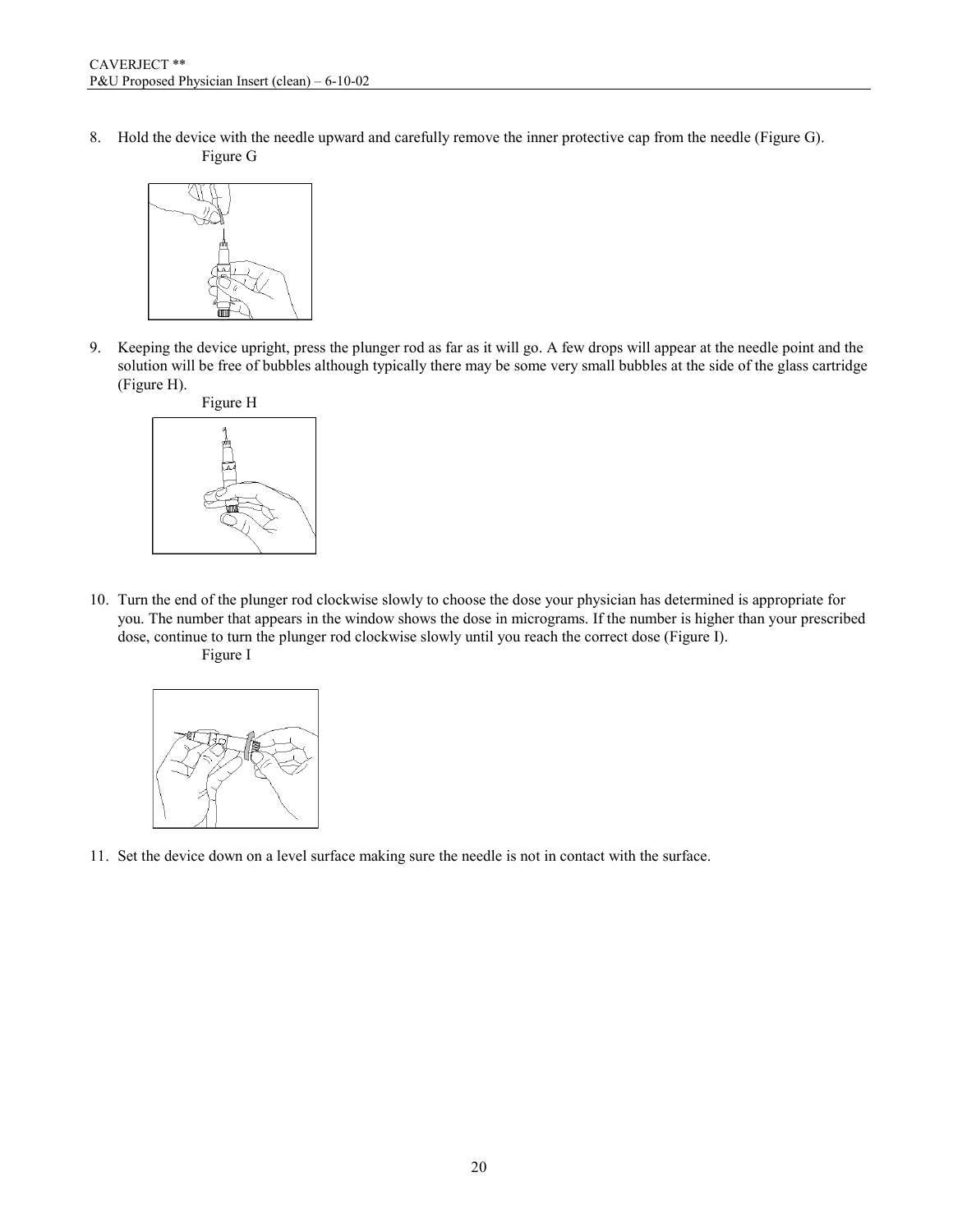# **Select Injection Site**

1. CAVERJECT \*\* will be injected into a corpus cavernosum (spongy tissue) of the penis. One corpus cavernosum runs the length of the right side of the penis. Another corpus cavernosum runs the length of the left side of the penis (see Figures J and K).



- 
- 2. Choose an injection site on one side of the shaft of the penis as shown in Figure J. **Avoid visible veins**.

# 3. **With each use of CAVERJECT, alternate the side of the penis and vary the site of injection.**

# **Inject Your Dose of CAVERJECT**

- 1. You should be sitting upright or slightly reclined when injecting CAVERJECT.
- 2. Holding the head of your penis with your thumb and forefinger, stretch your penis lengthwise along your thigh so that the skin is tight and you can clearly see the selected injection site.
- 3. Clean the injection site with a new alcohol swab. Do not discard this swab, you will need to use it again (see step 6).
- 4. Reposition the penis firmly against your thigh as in step 2 to keep it from moving during the injection.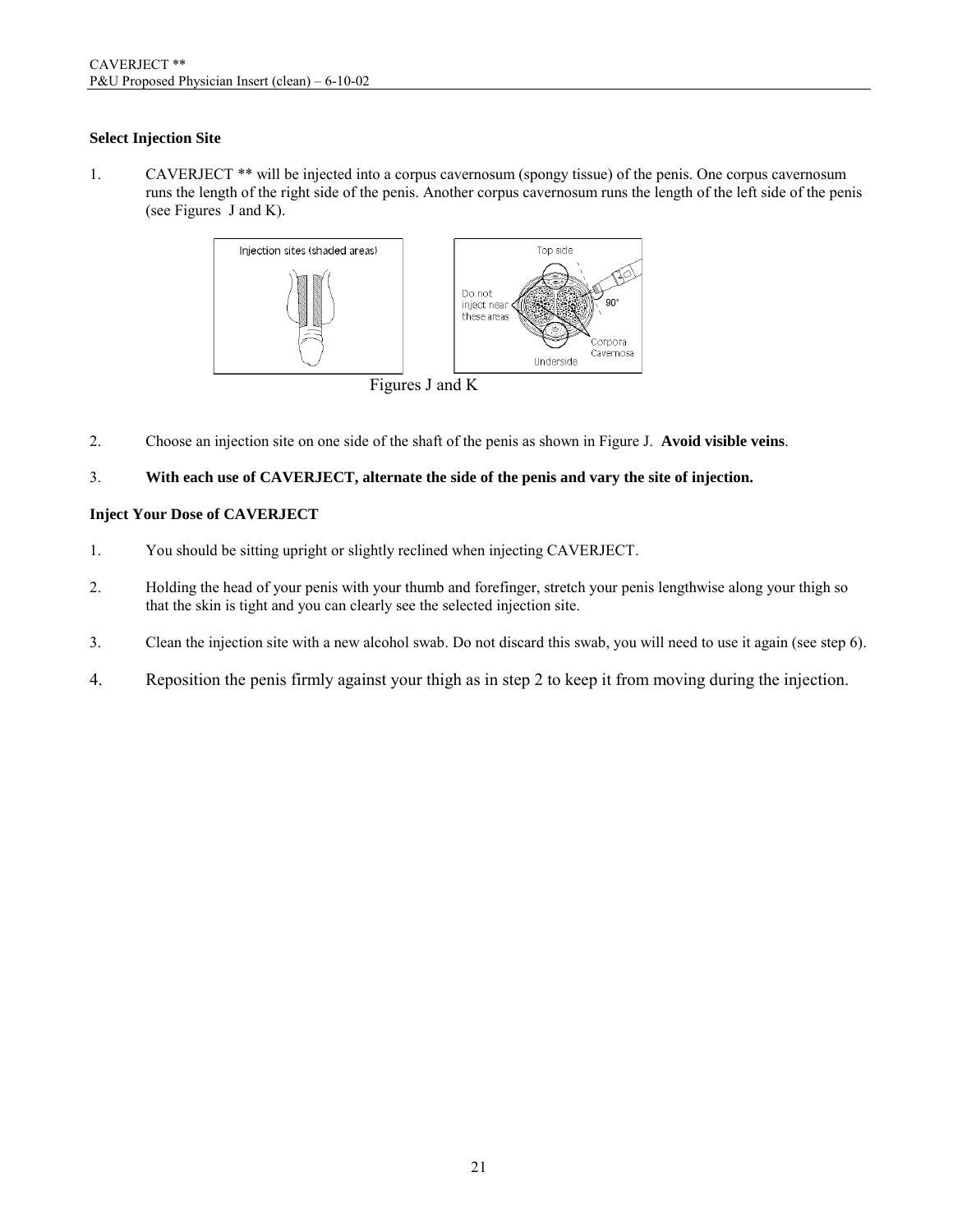5. Holding the device between your thumb and index finger, push the needle into the selected site through the skin and into the tissue as far as it will go. Push the plunger rod as far as it will go so the entire dose is injected (Figure L). If the injection solution does not flow easily, move the needle slightly and push as before. When using a dose less than the full capacity, a small amount of liquid will remain in the device.

# Figure L



- 6. Grasp the device and pull the needle out of your penis. **Push on the injection site with the alcohol swab for about 5 minutes or until any bleeding stops.**
- 7. Carefully replace the outer protective cap on the needle.

#### **Disposal of Injection Materials**

After use, dispose of all injection materials safely. Your pharmacist may be able to supply a disposal box especially for disposable injection devices. **As with all prescription medicines, do not allow anyone else to use your medicine.**

#### **Rx only**

Manufactured for: Pharmacia & Upjohn Company A subsidiary of Pharmacia Corporation Kalamazoo, MI 49001, USA

By: Pharmacia AB Stockholm, Sweden

Date (to be added) Copy code (to be added